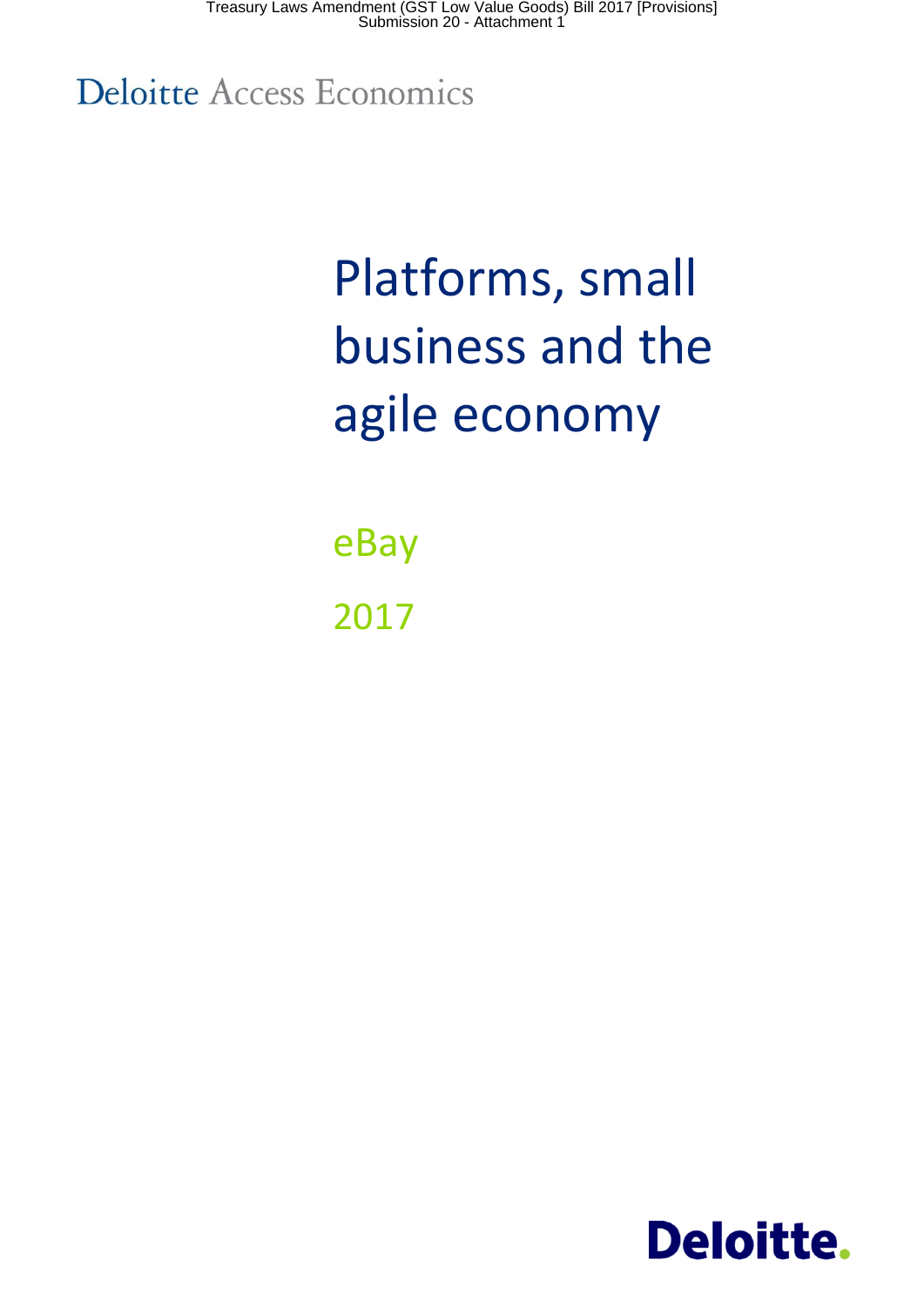## **Contents**

| $\mathbf{1}$   |     |  |  |
|----------------|-----|--|--|
|                | 1.1 |  |  |
|                | 1.2 |  |  |
|                | 1.3 |  |  |
| $\overline{2}$ |     |  |  |
|                | 2.1 |  |  |
|                | 2.2 |  |  |
|                | 2.3 |  |  |
| 3              |     |  |  |
|                | 3.1 |  |  |
| 4              |     |  |  |
|                | 4.1 |  |  |
|                | 4.2 |  |  |
| 5              |     |  |  |
| 6              |     |  |  |
|                |     |  |  |
|                |     |  |  |

Liability limited by a scheme approved under Professional Standards Legislation.

Deloitte refers to one or more of Deloitte Touche Tohmatsu Limited, a UK private company limited by guarantee, and its network of member firms, each of which is a legally separate and independent entity. Please see www.deloitte.com/au/about for a detailed description of the legal structure of Deloitte Touche Tohmatsu Limited and its member firms.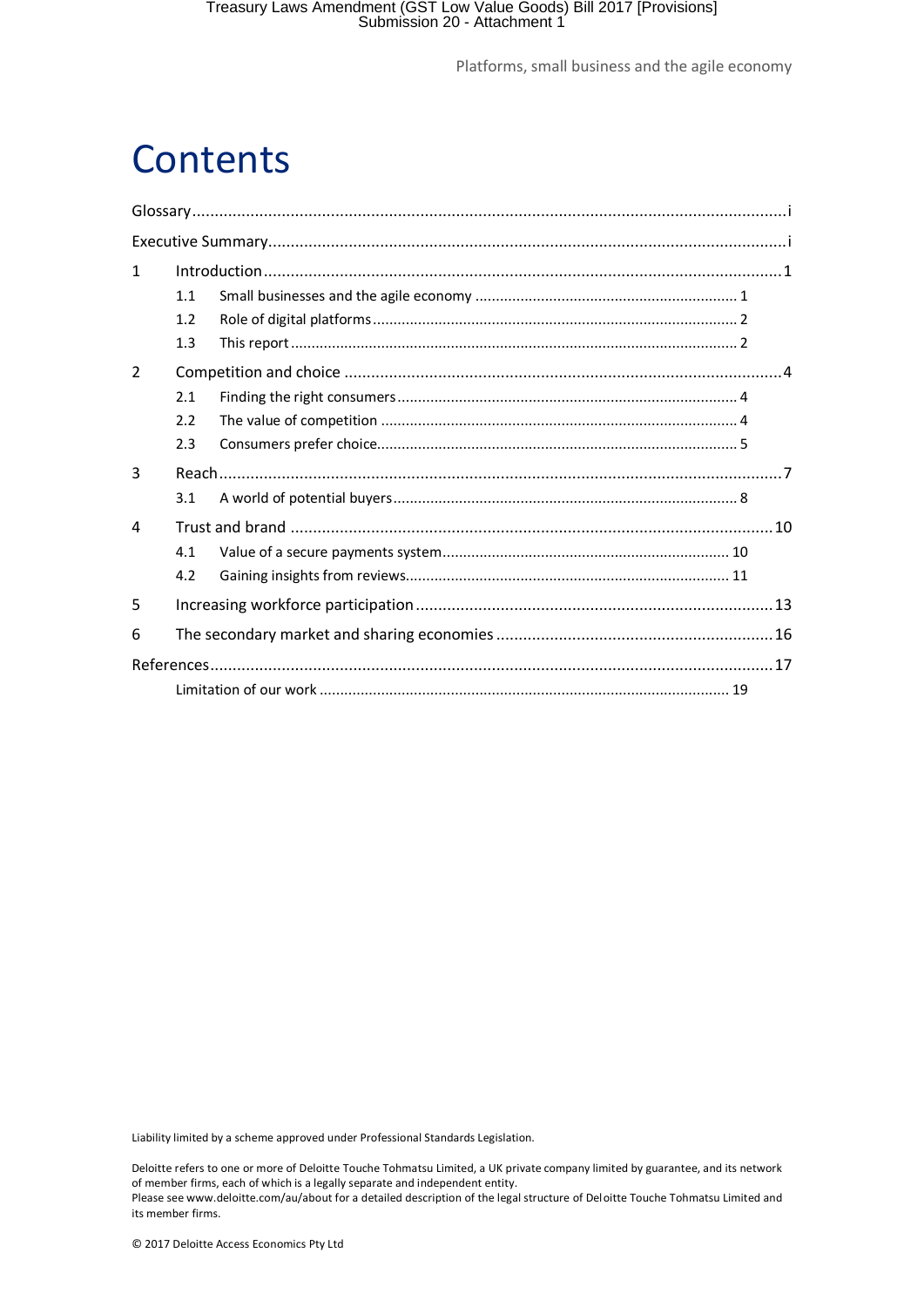## <span id="page-2-0"></span>**Glossary**

| <b>ABS</b>  | <b>Australian Bureau of Statistics</b>                 |
|-------------|--------------------------------------------------------|
| CEO         | Chief Executive Officer                                |
| <b>DFAT</b> | Department of Foreign Affairs and Trade                |
| GDP         | Gross Domestic Product                                 |
| <b>NSW</b>  | New South Wales                                        |
| OECD        | Organisation for Economic Co-operation and Development |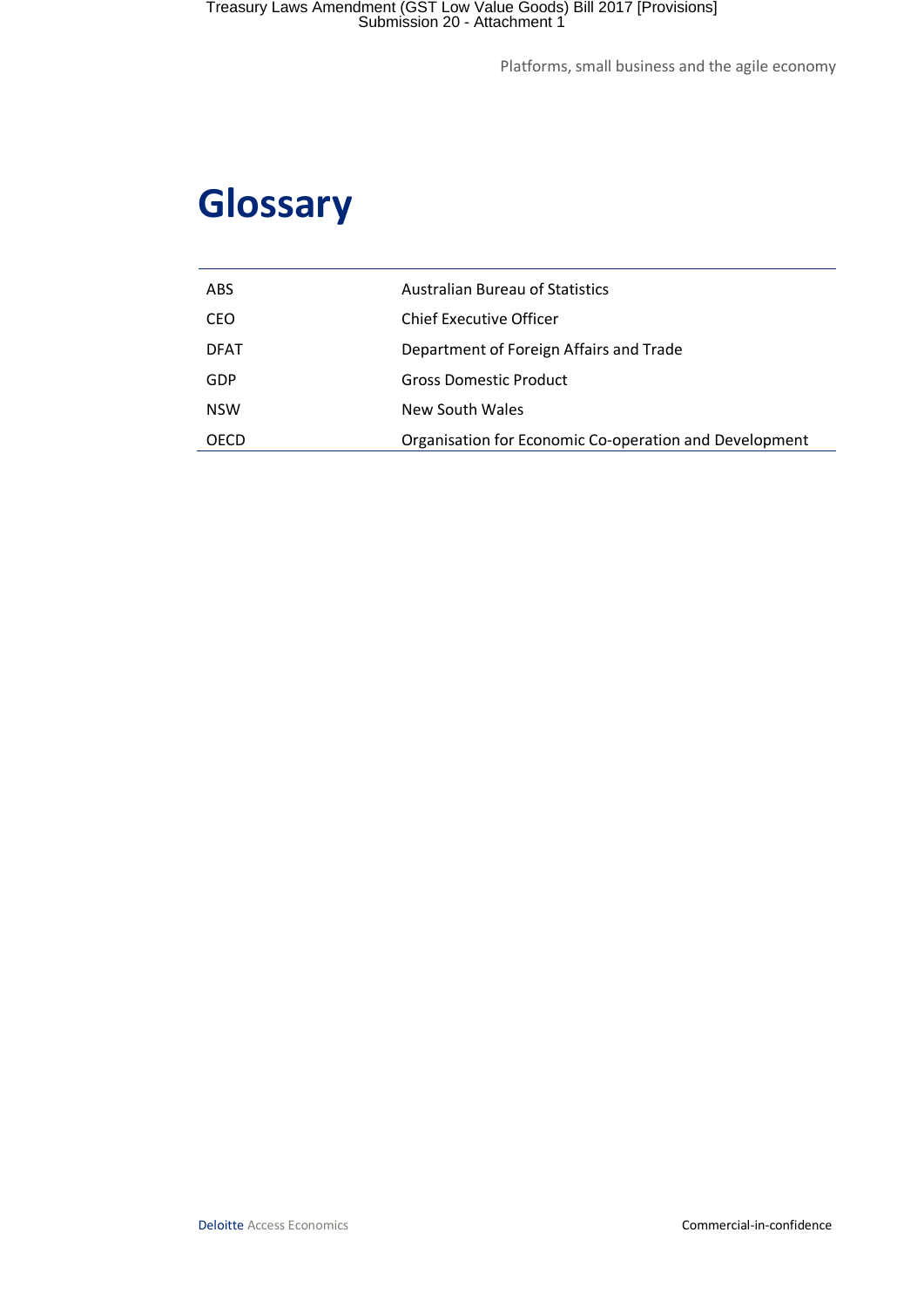## <span id="page-3-0"></span>**Executive Summary**

Platforms have facilitated small business operations by enabling them to overcome some of the natural disadvantages of small scale, to compete with larger businesses. In particular, platforms allow small businesses to become viable competitors outside their local markets.

Many Australian online businesses rely on export markets, which they reach via platforms that serve as marketplaces. These marketplaces underpin consumer and seller access to global markets.

Platforms have increased choice for buyers, opening up a worldwide market to choose from, meaning that products are more likely to be what they are after.

 Consumer benefits, in terms of choice and convenience online, is estimated to be worth \$9.5 billion to the Australian economy

Platforms open up a world of potential buyers - where bricks and mortar-only businesses are more likely to be restricted to local markets and advertising, digital platforms have significantly reduced the cost of reaching a global market

 88% of Australian eBay-enabled SMEs exported in 2016. By comparison, the export rate in 2014-15 for all Australian businesses was 2%

Secure payments and review systems available through platforms can help small businesses to establish trust and hence, increase sales

 Online reviews or recommendations from within an individual's social media circle influence buying decisions for 58% of consumers.

Digital platforms increase workforce participation by offering greater flexibility and options for potential workers, including people with caring responsibilities or those with a disability.

 Over 1 million Australians are offering goods or services on digital platforms such as Airbnb, Airtasker eBay, hipages and Uber and could earn income from these sources.

Through greater connectivity between buyers and sellers, platforms have also facilitated the secondary market and sharing economies

 In 2015, the sharing economy contributed \$504 million in value added in NSW alone, and 45,000 people earned income through digital platforms

The regulation of digital platforms needs to be considered very carefully because of the dynamic nature of digital business, and weighed up against how constraints on platforms may reduce their effectiveness in helping small business grow.

#### **Deloitte Access Economics**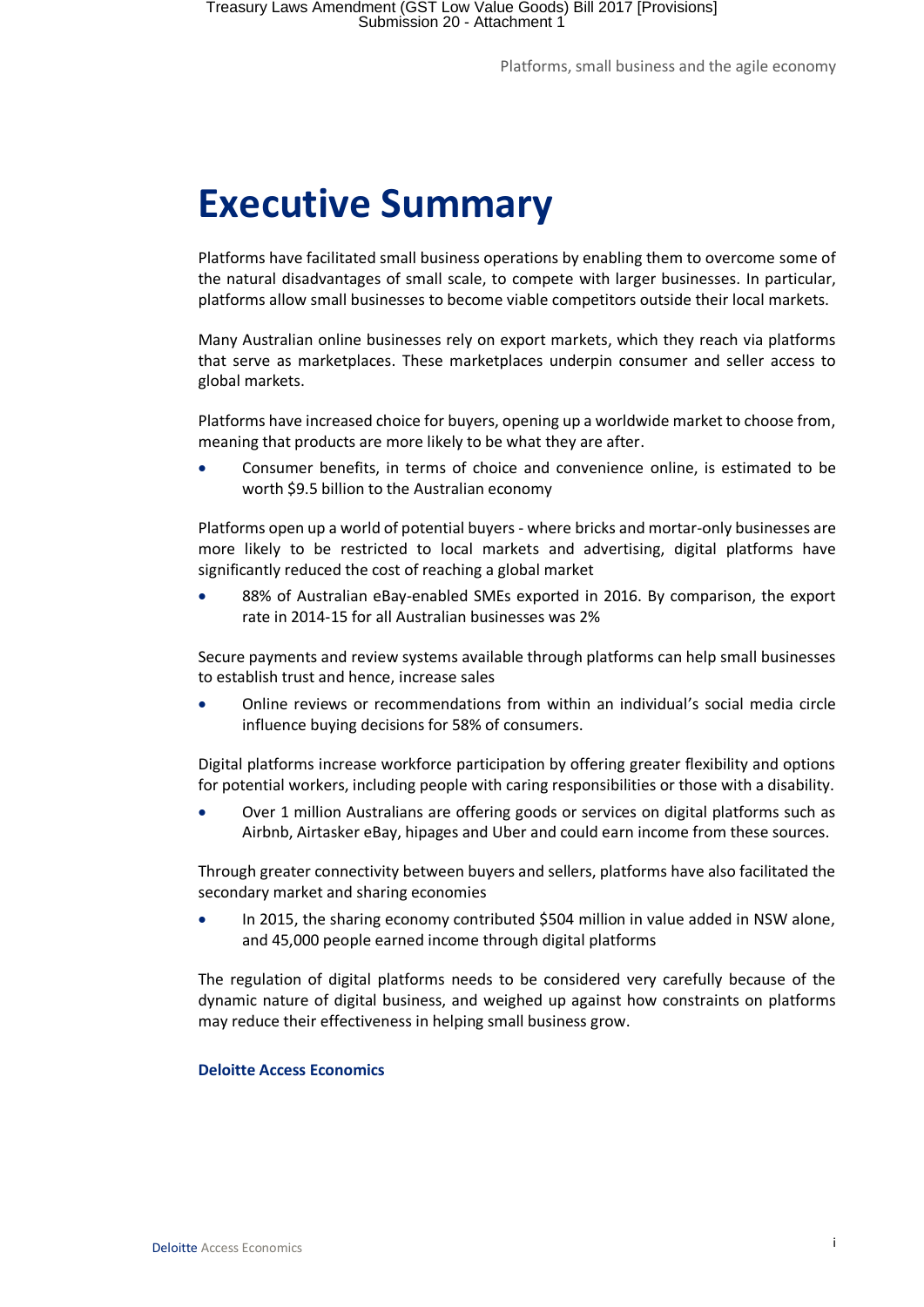## <span id="page-4-0"></span>**1 Introduction**

The agile economy is characterised by "free enterprise, individual initiative, freedom" and flexibility (Prime Minister Malcolm Turnbull, quoted in The Conversation, 2015). Small businesses, in particular, are crucial to the agile economy due to their ability to adapt quickly to changes in technology, consumer trends and policy.

Platforms have facilitated small business operations by enabling them to overcome the natural disadvantages of small scale and compete with larger businesses. Agile businesses and workforces, which are responsive, flexible and adaptable, contribute to an economy which is more agile. Platforms have played a critical role in supporting an entrepreneurial culture and facilitating the agile economy.

### <span id="page-4-1"></span>**1.1 Small businesses and the agile economy**

<span id="page-4-2"></span>Small businesses are a significant component of the Australian economy. They accounted for 26% of private sector output (industry value added), representing \$379 billion, and employed 4.7 million people in 2014-15, representing 45% of private sector employment [\(Chart 1.1\)](#page-4-2).



**Chart 1.1: Output and employment by business size, 2014-15**

Small businesses face their own unique set of challenges and opportunities within Australia's economy. The nature of small businesses means that they are more likely to struggle to reach a large number of customers, achieve efficiencies in operating costs and develop a reputation for trust and quality in the market.

Traditionally, the focus of innovation policy has also been on large businesses, providing support through research and development tax incentives and partnerships between large enterprises and universities.

However, in recent years, innovation policy has shifted its focus to small businesses. The 2015 Budget introduced the biggest small business initiative in Australia – a \$5.5 billion Growing

Source: ABS Cat. No. 8155.0, Deloitte Access Economics (2016)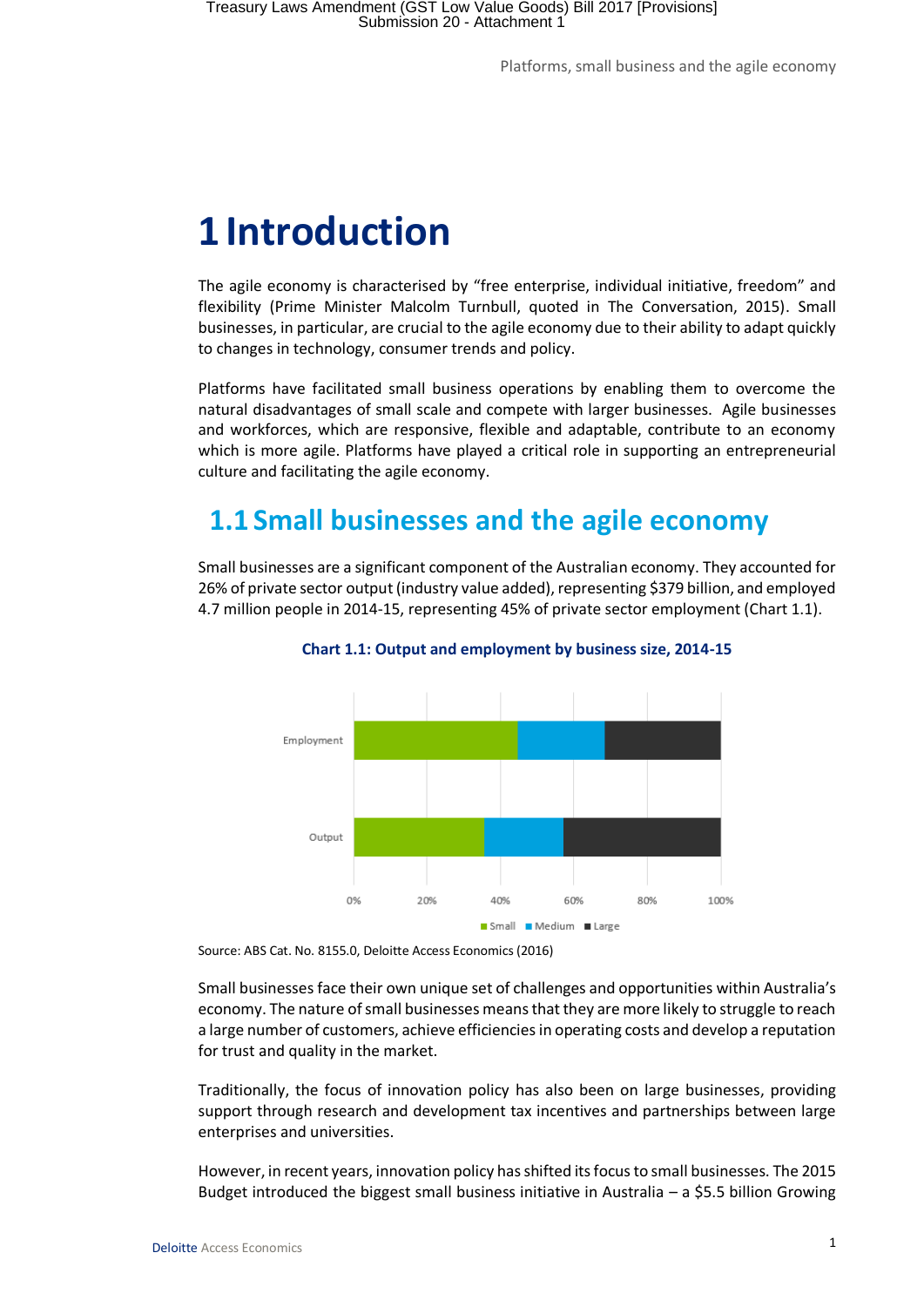Jobs and Small Business package. This is in recognition of the role small businesses play in driving the agile economy. The former Minister for Small Business, Bruce Billson noted, "small business is the engine room of our economy and key to our prosperity as a nation" (Billson, 2016).

### <span id="page-5-0"></span>**1.2 Role of digital platforms**

Digital platforms are a key enabler of growth of small businesses in Australia. A digital platform is an online market place, connecting buyers and sellers. The platform may be owned by one of the parties involved in the transaction, such as a business's website with purchasing abilities, or by a third party separate from the buyer and seller, such as Uber.

Digital platforms enable the trade of anything that can be bought, rented or sold, ranging from new to unwanted to spare assets. It may include the trade of space (Parkhound), or may include the trade of time (Airtasker) and money (Kickstarter). Platforms provide a range of benefits, enabling small and medium-size businesses with facilities in a particular market to compete over distance with larger businesses.

The rise of these digital platforms have posed new economic and legal questions for the Australian economy and, while regulation of businesses is an important and crucial part of a well-functioning economy; there is a need for balance. It is acknowledged that too much regulation can adversely affect innovation and efficiency. Rather, regulatory reform should seek to aid SMEs and enhance competition (OECD, 2014).The regulation of digital platforms needs to be considered very carefully because of the dynamic nature of digital business, and weighed up against how constraints on platforms may reduce their role in helping small business grow.

Specifically, in February 2017, the Government introduced a bill into Parliament that will amend the law to extend Goods and Services Tax (GST) to low value imports of physical goods imported by consumers from 1 July 2017 (Australian Taxation Office 2017). For this proposed regulation to be effective, it must be appropriately targeted. For example, if platforms do not hold or process the goods or services, or process transactions, they may be unable to collect this GST on behalf of the government under their current business model. Such responsibilities may limit the business' effectiveness.

### <span id="page-5-1"></span>**1.3 This report**

eBay has commissioned Deloitte Access Economics to consider the role of platforms in enabling small business and the agile economy. The purpose of this report is to facilitate an understanding of the benefits of digital platforms, to be used by eBay in its discussions with government and other stakeholders.

There are a range of definitions of small business. The Australian Bureau of Statistics defines a small business as one with fewer than 20 employees. Alternatively, small businesses can be categorised by their annual revenue. eBay-enabled small businesses are defined as ones with sales of at least US\$10,000/year on their platform.

This report considers small businesses, entrepreneurs, independent contractors and even individuals using digital platforms to connect with markets and sell their goods and/or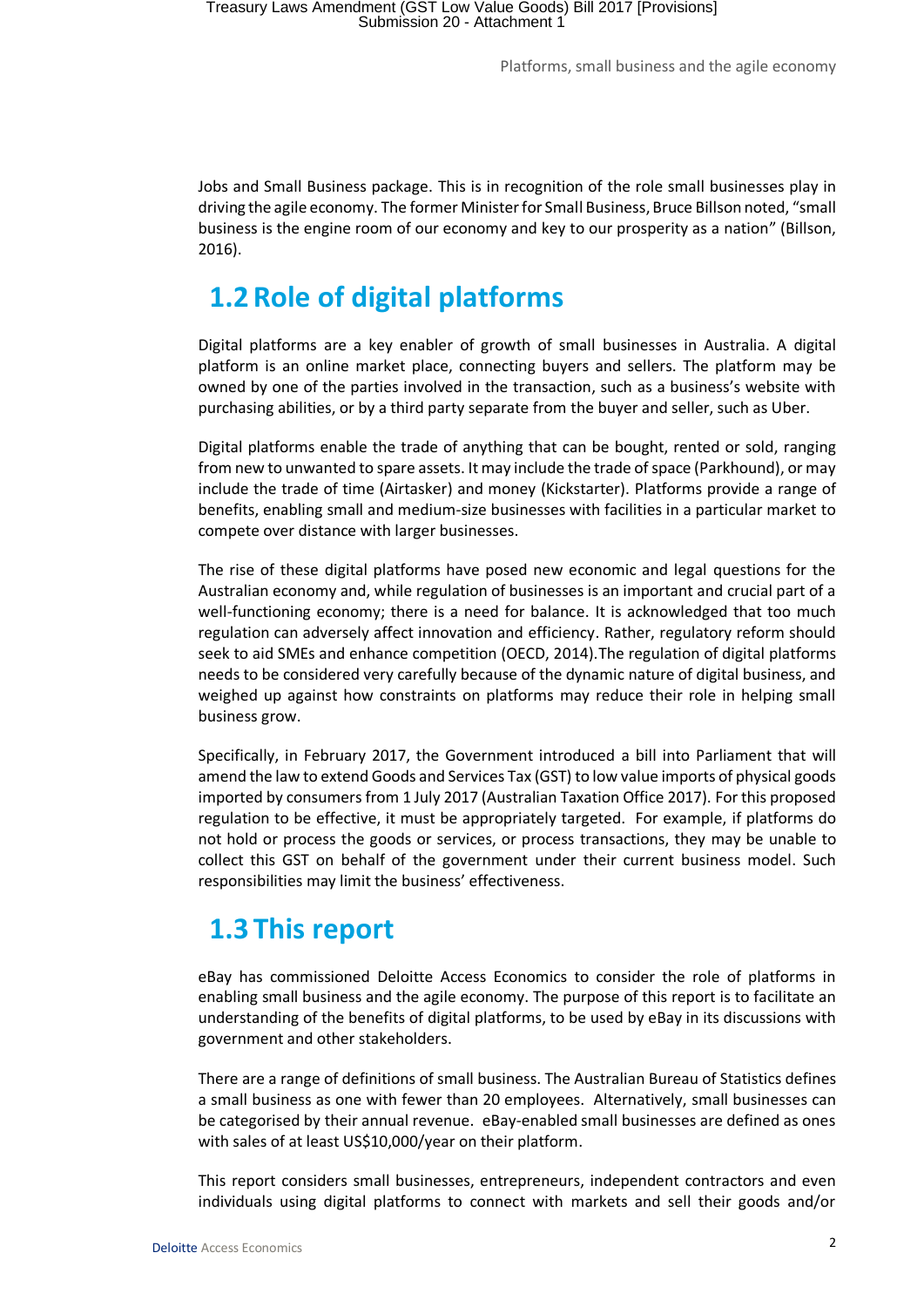services. Minimum revenue and employment are not defined as platform-enabled businesses can be quite different to traditional operations in scale. The types of digital platforms considered in this report are those which can be broadly defined as online platforms which connect buyers and sellers and allow for communication and trade.

This report draws on publicly available literature, consultations with digital platforms and data from eBay. This report highlights a number of benefits of digital platforms, including:

- increased competition and choice;
- providing access to a scale of market that small businesses could not achieve by themselves;
- facilitating trust between parties, through payments systems and ratings systems;
- breaking down barriers for start-ups and entrepreneurs; and
- reduced waste through promoting secondary markets for goods.

These benefits suggest that digital platforms are an important tool in enabling the growth, viability and success of small businesses.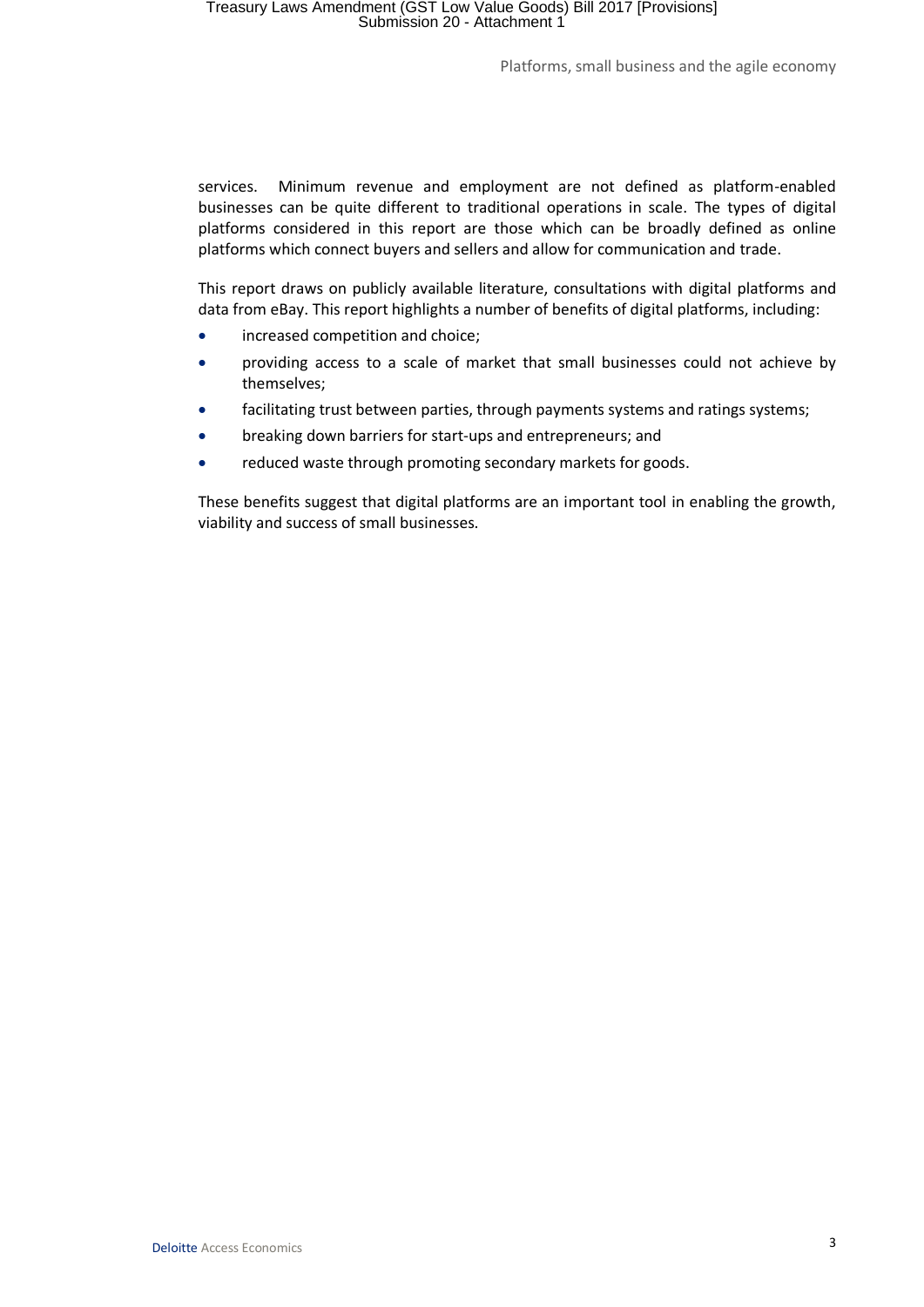## <span id="page-7-0"></span>**2 Competition and choice**

The rise of platforms has led to a world of unprecedented competition and choice – barriers to entry have been lowered for small businesses, allowing more of them to compete and offer their varied goods and services. This provides shoppers with a greater variety to choose from, meaning that products are more likely to meet their needs.

### <span id="page-7-1"></span>**2.1 Finding the right consumers**

Platforms have facilitated the agile economy by lowering transactions costs. In a given transaction, there are both search and information costs. For buyers, these costs relate to the time, energy and money spent looking for the right product and ensuring it is available, and at the right price. Sellers also face transactions costs, in finding the right buyers for their product.

High transaction costs can prevent mutually beneficial trade. Digital platforms lower these costs by bringing together a larger range of offerings in the one place, which attracts potential shoppers to the platform. In 2015, four in ten Australians bought at least one product online during a four week period (Roy Morgan Research, 2015). Australian consumers spent an estimated total of \$20.1 billion in 2015-16 purchasing goods and services online (NAB online retail sales index, 2016).

This is particularly important for new businesses, small businesses and niche businesses. Digital platforms have lowered transaction costs and facilitated sales which may not otherwise have occurred, by enabling small businesses to:

- access new buyers outside of their geographical region;
- find the right buyers through search and filtering tools thereby reducing decision costs;
- reduce bargaining costs and the need for individual contracts; and
- <span id="page-7-2"></span>reduce regulation costs through assurance provided through the platform.

### **2.2 The value of competition**

By lowering transactions costs, platforms have reduced the scale needed to be a viable competitor. More micro and small businesses accessing remote markets increases competition. This benefits both buyers and sellers, ensuring a well-functioning market and greater efficiency in the economy.

The existence of the digital platform, Airbnb, for example, has increased competition in the tourist accommodation industry with the number of Australians with a listing on Airbnb doubling in the past 12 months to more than 40,000 listings (Australian Financial Review, 2015). This is in addition to the thousands of hotel listings offered in Australia.

Small businesses make up the majority of businesses in Australia. In 2014-15, 61% of Australian businesses were non-employing, and a further 27% were micro-businesses with 1- 4 employees (ABS, 2016).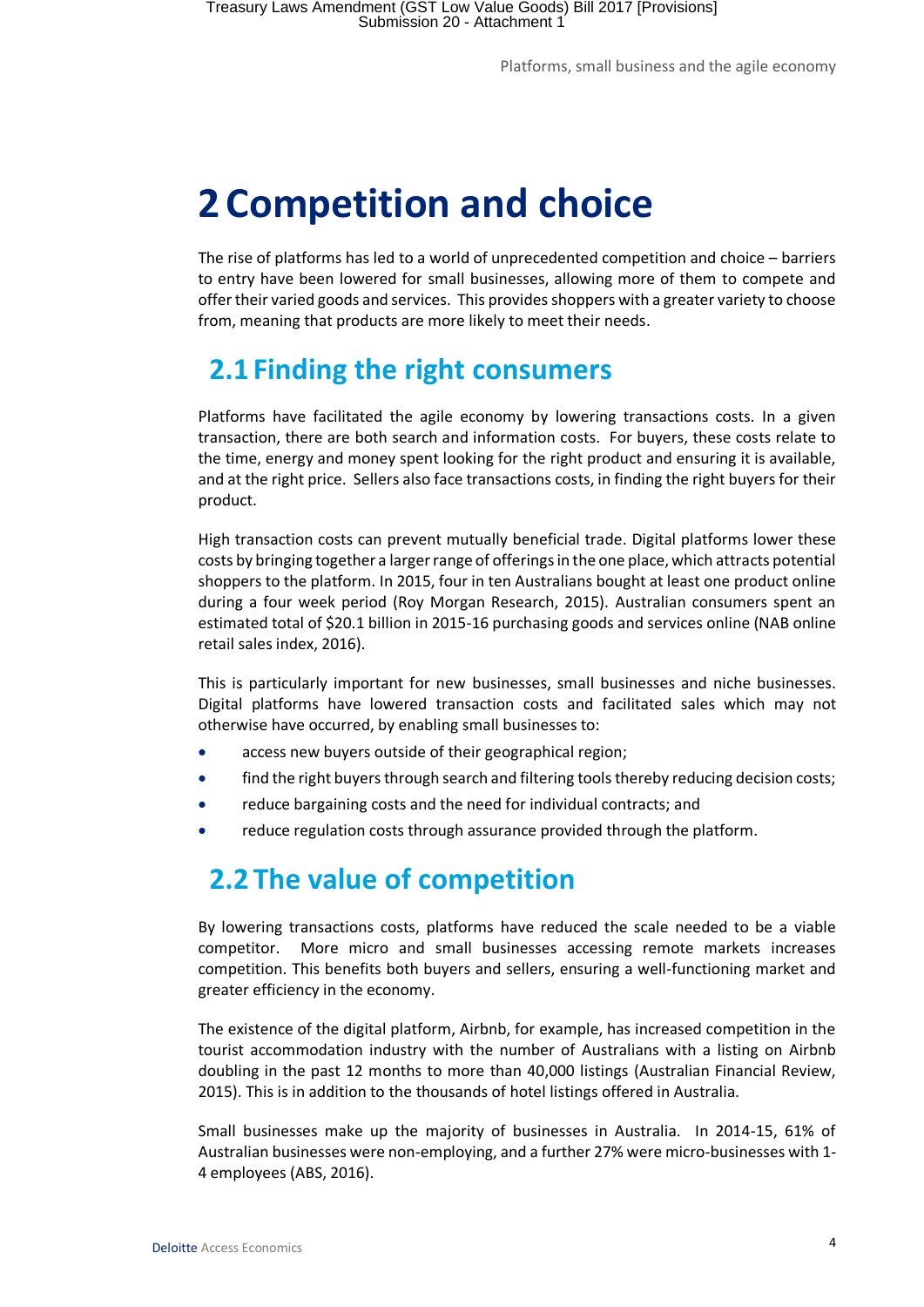It is difficult to estimate the proportion of online businesses which are small businesses, but online businesses may be more likely to be small businesses as platforms provide them with the means to overcome competitive disadvantages. In 2016, eBay reported more than 28,000 small businesses operating on its platform.

### <span id="page-8-0"></span>**2.3 Consumers prefer choice**

Along with increased competition comes increased choice for consumers. Choice comes in many forms, from the variety of products on offer to the types of retailers and the experiences they provide (online vs bricks and mortar businesses, or integrated bricks-andclicks models). Consumer benefits, in terms of choice and convenience online, are estimated to be worth \$9.5 billion to the Australian economy (Deloitte, 2015).

Increased competition between suppliers leads to lower costs and improved quality for consumers. This is clearly demonstrated by comparison websites, which bring these suppliers together in the one place. For example:

- millions of consumers use Compare the Market and iSelect which to compare their insurance, utility and finance options; and
- hipages has over 1 million customers comparing quotes from tradespeople.

Digital platforms, by their nature, enable buyers to compare options in one convenient digital place which encourages competition between suppliers (Deloitte Access Economics, 2015b). While this tends to be more of a benefit for shoppers than for businesses, small businesses who were traditionally unable to access these markets are now able to be effective niche suppliers, due to their agility, to respond to purchaser demands and trends to supply the variety sought.

That said, the 'paradox of choice' suggests that excessive choice can in fact lead to difficulty in making decisions and anxiety in shoppers. Platforms tend to offer very large choice sets to consumers; in 2015, eBay Australia reported 343 million new listings created and Airbnb, as noted above, had 40,000 listings in Australia. Platforms' decision tools can assist users in managing this choice; filters by type of product, price, location, dates, amenities and/or payment types can narrow the choices to a manageable set most likely to meet an individual's needs.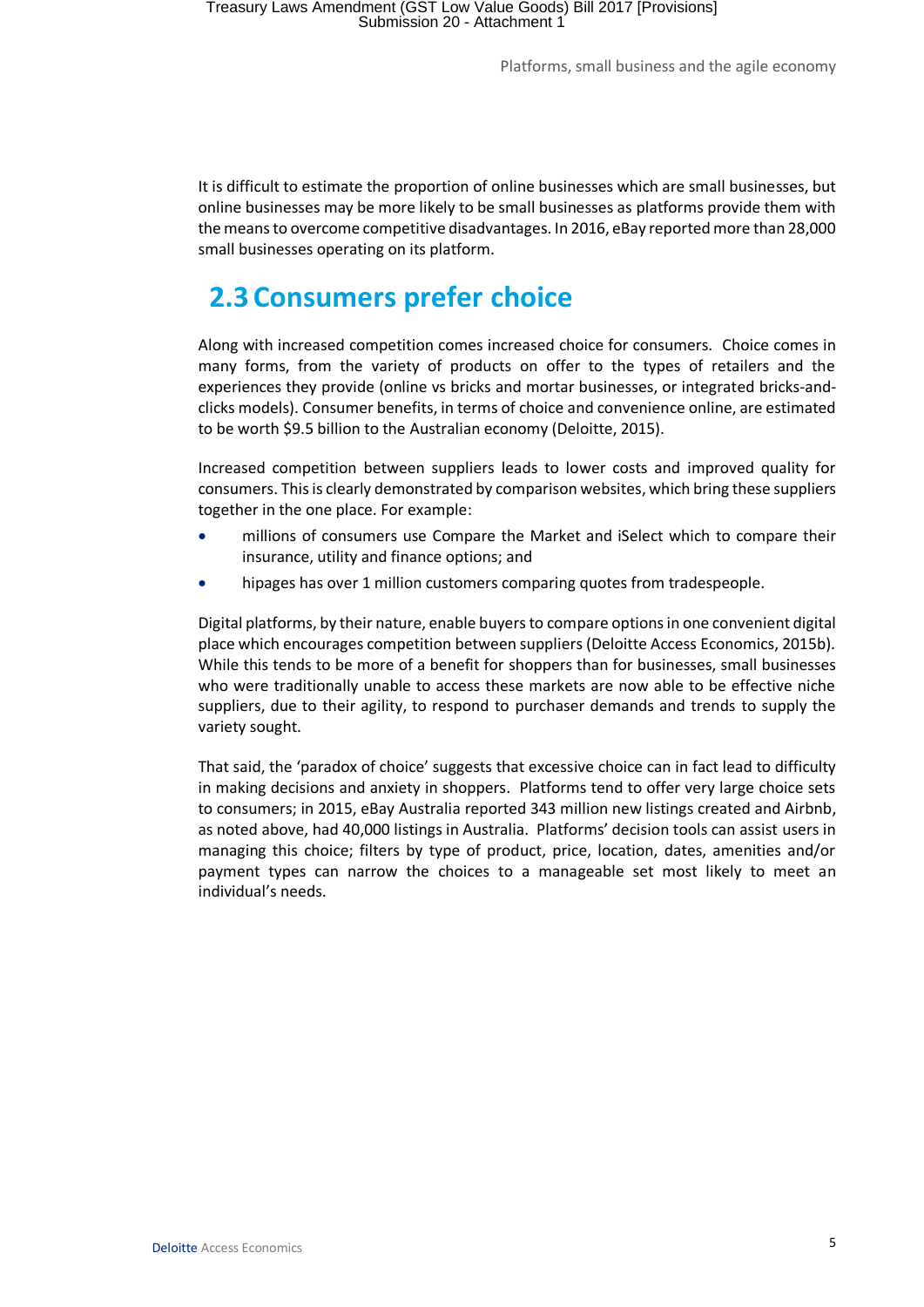#### **Hipages – finding the right tradie, at the right time**

Hipages is "Australia's most visited building and renovation website". The platform allows consumers to post a job description, hipages matches this to a database of trade businesses, and up to 3 tradespeople follow up and provide a quote for the work.

CEO David Vitek notes the benefits of the platform in connecting Australians with local trade professionals since 2004, "tradespeople used to advertise in hard copy – using the Yellow Pages, letterbox drops and local noticeboards. The internet, websites and social media have opened up a much larger potential market. Hipages benefits tradespeople by helping them navigate the online market place, and has increased competition by supporting smaller operators in the online sphere."

Hipages started as a directory, but has since evolved into an interactive platform. Tradies benefit from the choice of when they interact with the platform and when they want to respond to work requests. The greater competition online gives smaller businesses a chance, particularly when quality is as important a focus as lower price.

Hipages also enables consumers to find the right tradie at the right time, with response times "within minutes rather than days". Hipages simplifies the process of obtaining quotes as consumers "no longer have to call up a list of tradies and explain their problem again and again until they find a tradie to help. People don't have the time to find tradies in this manual way anymore," explains David. Hipages provides consumers with a greater potential choice of responses from tradies and by improving communication between parties, makes the process of finding a tradie much more efficient.

"Digital platforms, like Hipages, create more competition and choice for both small businesses and consumers," David concludes.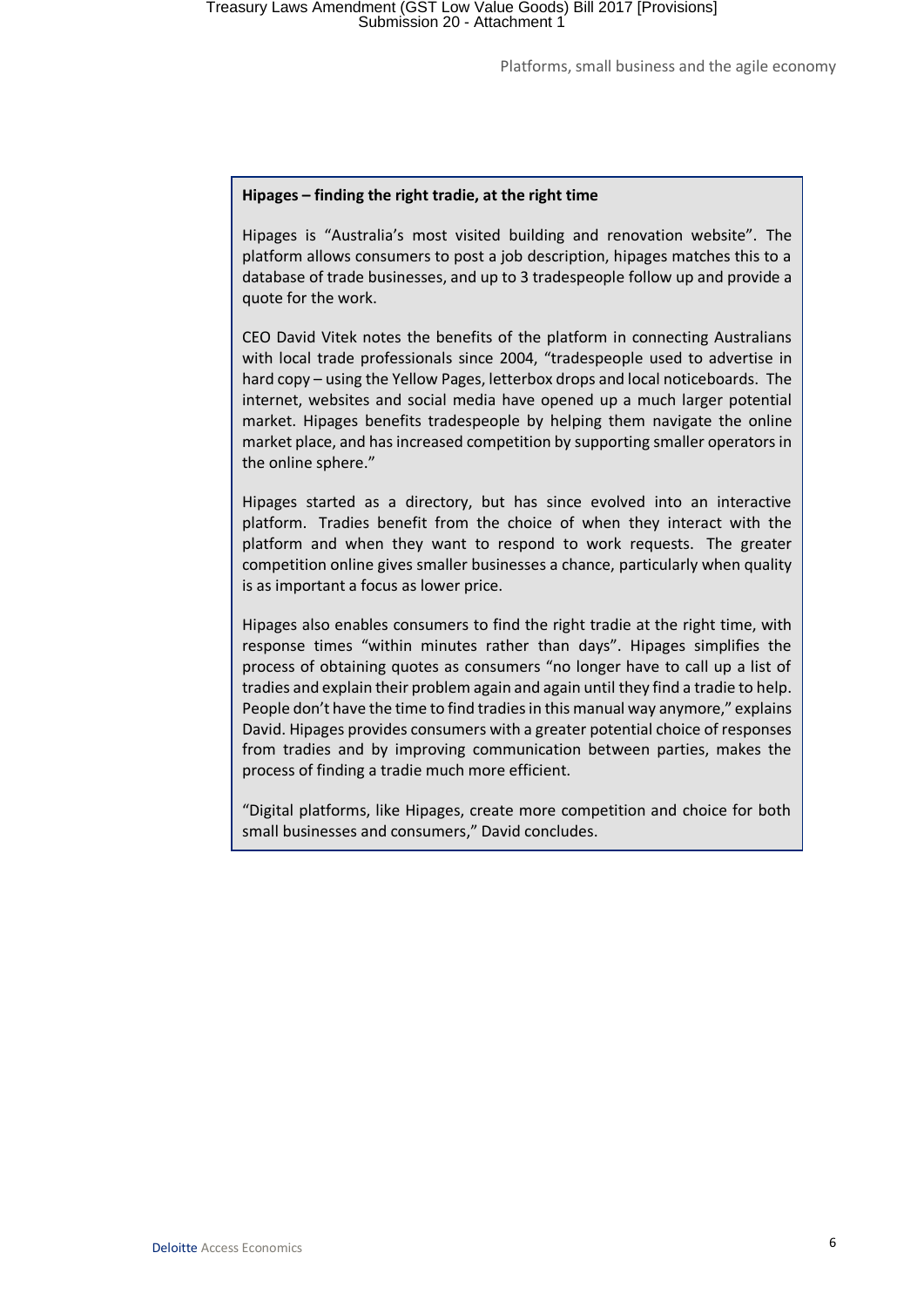## <span id="page-10-0"></span>**3Reach**

In Australia, 99% of total employing businesses were SMEs in 2014-15 (ABS Cat. 8165.0, 2016). SMEs are integral to the Australian economy and digital platforms enable them to reach beyond their local markets in order to improve their growth and sustainability. In 2016, over 88% of eBay-enabled SMEs across 18 developed and developing countries exported (eBay, 2016).

Large businesses often have the resources to export in large volumes thereby enjoying the advantages of economies of scale. Small businesses, often unable to achieve these economies of scale, rely on digital platforms to level the playing field by enabling them to better access inter-state and global buyers at often lower costs. A 2016 eBay report found that technology enabled SMEs had higher export activity and overall growth when compared to traditional businesses.

<span id="page-10-1"></span>Digital platforms have provided access to a scale of market that small businesses could not have easily achieved by themselves. [Figure 3.1](#page-10-1) outlines the benefits of digital platforms for small businesses in terms of reach.

#### **Figure 3.1: Benefits of digital platforms for small business**



Digital platforms enable small business to reach a greater number of buyers. It provides sellers with an easily accessible channel to export globally. This leads to increased competition - providing greater access to a range of goods and services for buyers and a global range of customers for sellers.



Digital platforms provide small business with useful data collection tools, enabling them to glen new insights into their consumer's needs and behavioural trends. This enables sellers to run better targeted marketing campaigns in real time and reach buyers more effectively.

## ' Network effects

As the number of people using the digital platform grows, so do the benefits to all involved. For example, Uber would provide little benefit to both drivers and riders if only a few people used the digital platform. However, as more people use Uber, the benefits of doing so increases for both drivers and riders, thereby creating value for all involved.

## **Lower Costs**

According to the gravity equation, on average, countries that are further apart, trade less. However, digital platforms lower transaction costs, enabling more sellers to reach global markets. They also often provide small business with a cheaper alternative to setting up their own ecommerce website or a traditional brick and mortar store which previously would have been a high barrier to trade.

#### Source: Deloitte Access Economics (2016)

Note: The gravity equation in economics states that bilateral trade between two countries is proportional to size, measured by GDP, and inversely proportional to the geographic distance between them.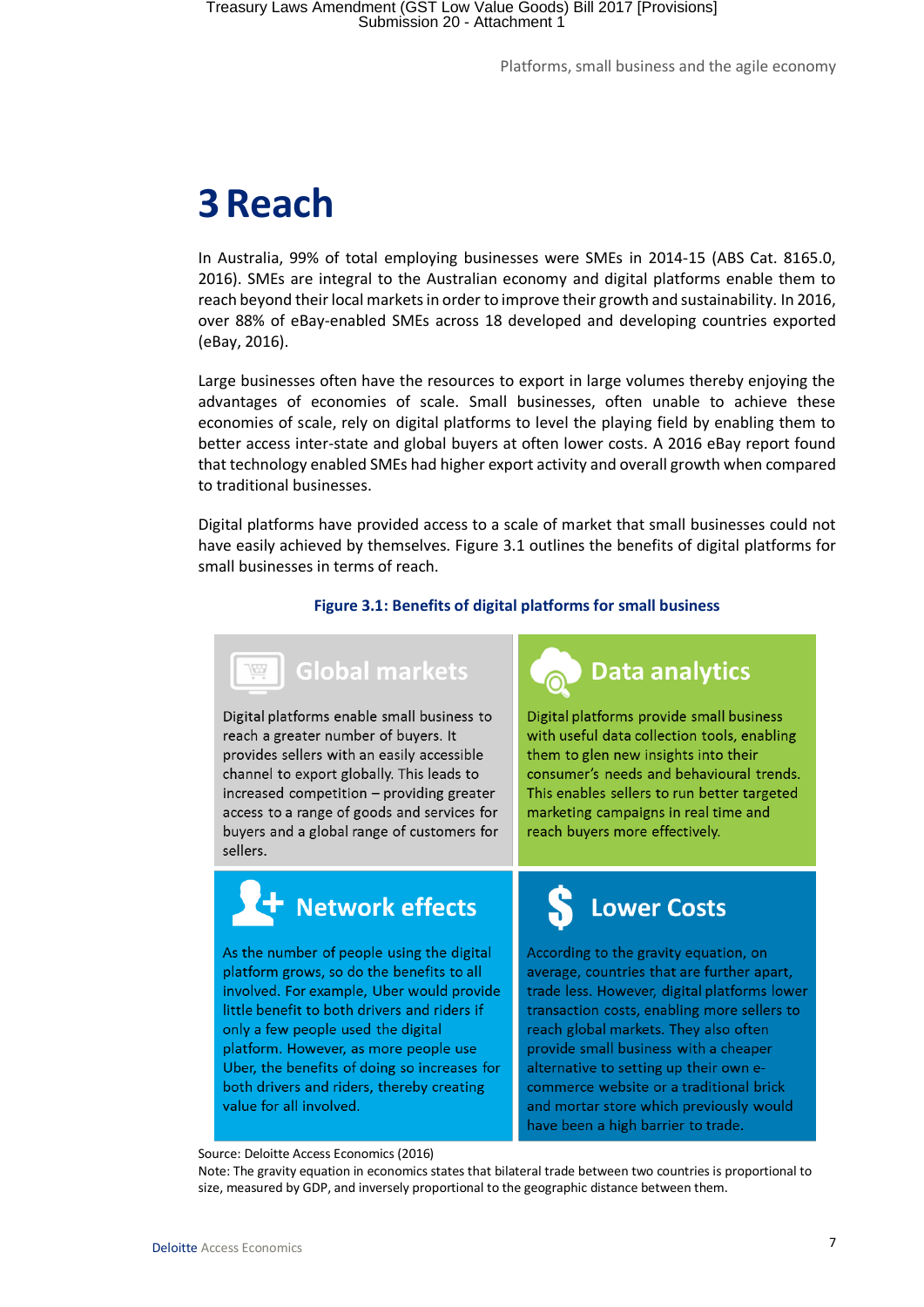eBay-enabled SMEs capitalising on the benefits of digital platforms can be more profitable, allowing them to grow their business and hire more employees (eBay, 2013). It is estimated that eBay-enabled SMEs created up to 50,000 jobs in Australia in 2013 (eBay, 2013).

### <span id="page-11-0"></span>**3.1 A world of potential buyers**

<span id="page-11-1"></span>Through use of digital platforms, Australian SMEs are able to broaden their geographic reach. In 2014-15, SMEs comprised 90% of the total number of exporting businesses in Australia [\(Chart 3.2\)](#page-11-1).



#### **Chart 3.1: Number of exporters by business size, 2014-15**

In 2015, trade in goods and services contributed nearly \$670 billion to the Australian economy (DFAT, 2016). Whereas businesses that choose bricks and mortar-only operations over internet and platform methods are more likely to be restricted to local markets and advertising, digital platforms, such as eBay, have significantly reduced the cost of reaching a global market. eBay's Small Online Business Growth Report (2016) found that 88% of Australian eBay-enabled SMEs exported, with the top destinations for exports being the United States, United Kingdom and Canada. By comparison, the export rate in 2014-15 for all Australian businesses was 2% (ABS Cat. 5368.0, 2016). [Chart 3.2](#page-11-2) demonstrates that online stores have a greater reach than traditional brick and mortar stores.



#### <span id="page-11-2"></span>**Chart 3.2: Share of eBay-enabled SMEs exporting versus traditional businesses**

Source: eBay (2016)

Note: offline figures are not comparable across countries due to different methodology and coverage of firms.

Source: ABS Cat. No. 5368.0, Deloitte Access Economics (2016)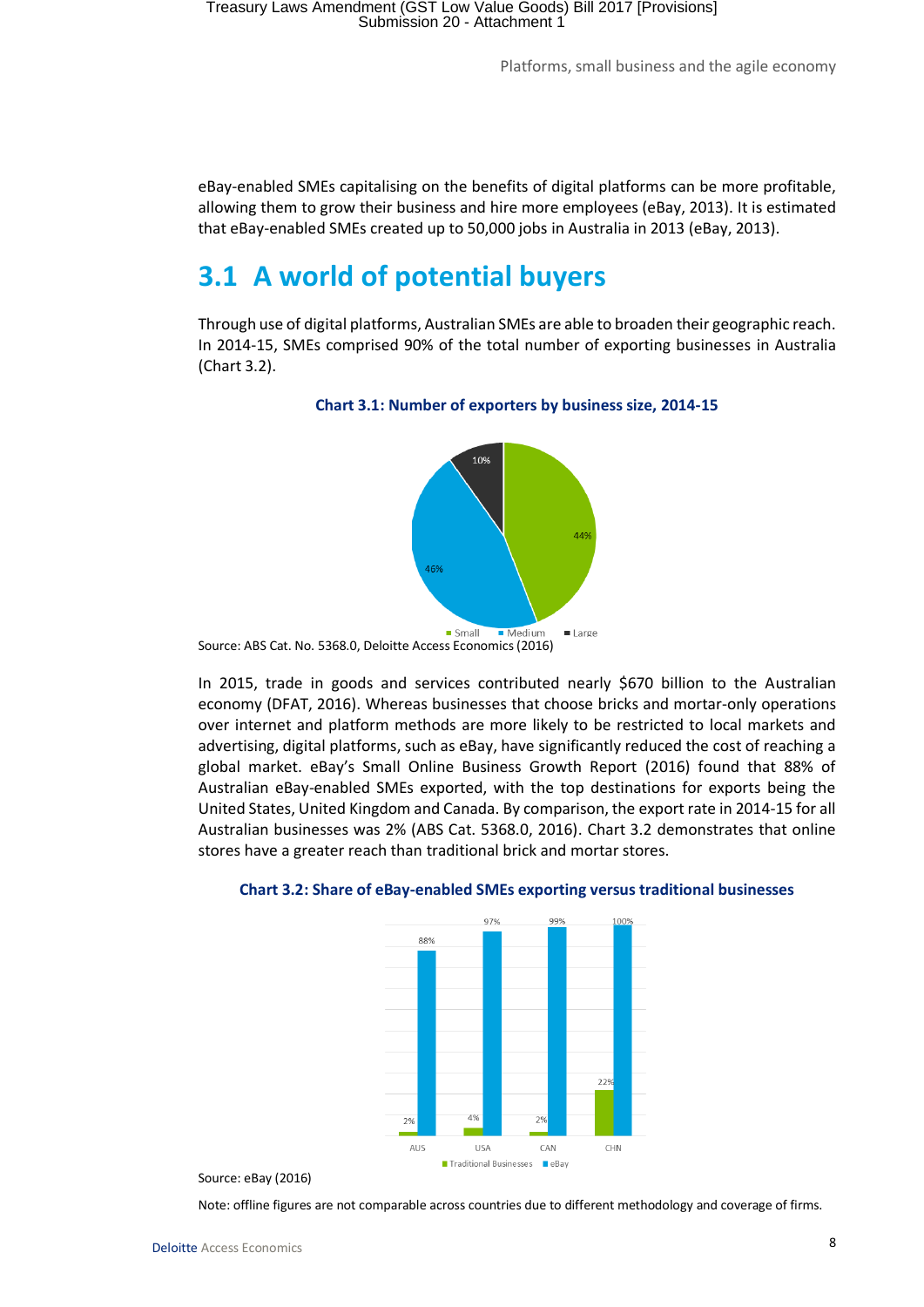#### **DisruptSports.com – marketing customised boards overseas**

DisruptSports.com is a Sydney-based small business, specialising in on-demand manufacturing and customisation of surfboards, skateboards, snowboards and yoga mats. The business started in late 2014, and, in addition to selling locally, has been exporting products to the United States and United Kingdom.

DisruptSports.com primarily uses platforms such as eBay and Amazon to test its product ideas and access new markets. The company notes what customers click on and collects data to understand what will sell in different markets. For example, DisruptSports.com has found that the American market for stand-up paddleboards is more open to the purchase of more expensive customised boards relative to the Australian market.

Founder, Gary Elphick, notes that the benefits of marketplace platforms include the ability to allow businesses to cheaply conduct overseas market testing. In the absence of eBay, with its broad global presence, the use of individual platforms in each country would require a greater investment of time and money and the process would be less straightforward. Use of eBay has helped the business grow from a start-up by supporting its overseas reach.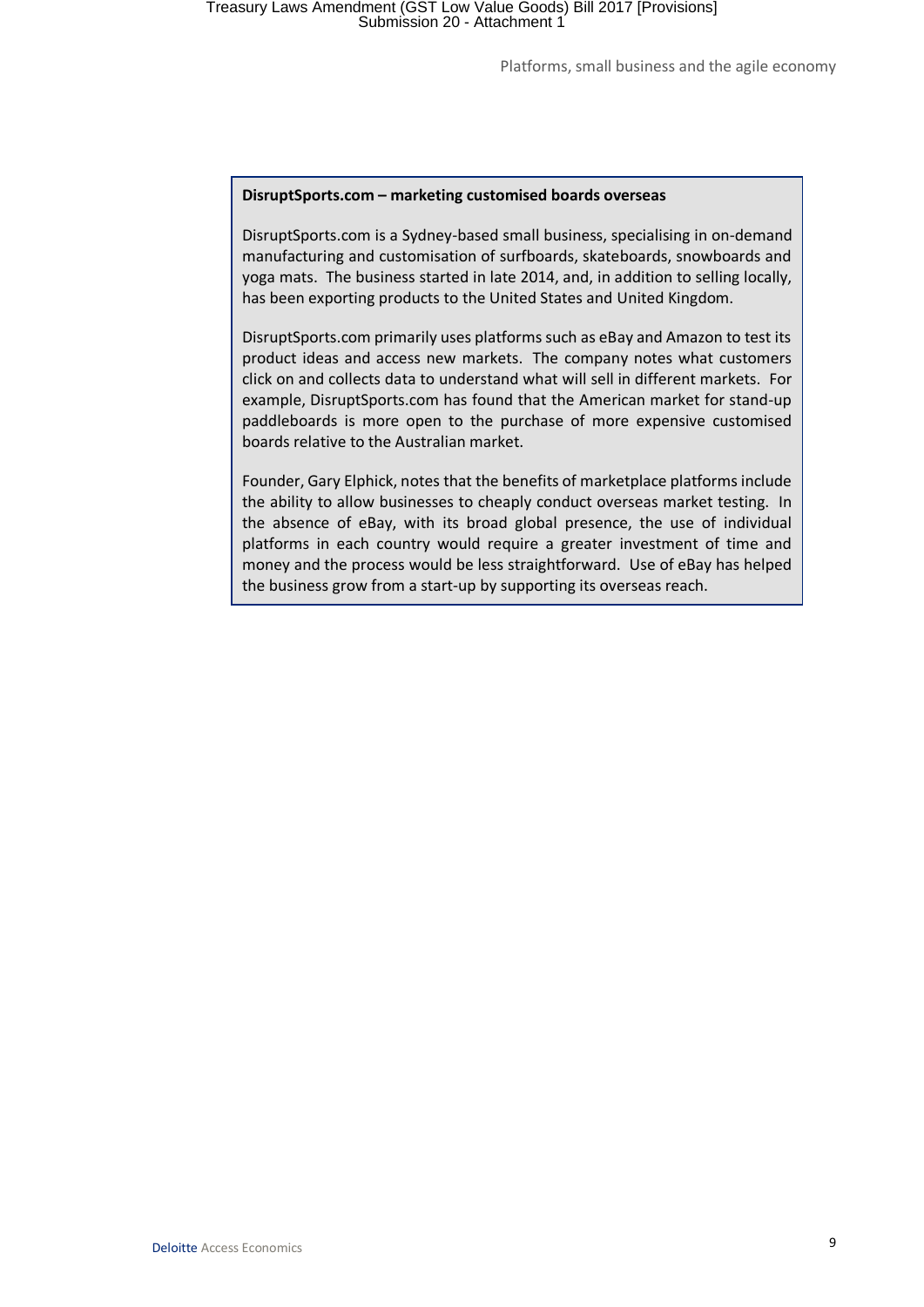## <span id="page-13-0"></span>**4 Trust and brand**

Trust is an essential requirement of the economy – it allows for trade between two people who are strangers (Arrow, 1974). It can be challenging for a new or small business to build trust, but platforms, via their reputation and systems, can provide an efficient way for these new businesses to establish trust. The quality and reliability associated with a digital platform's brand can be transferred to the businesses that use the digital platform.

Large and established businesses have the advantage of resources and time to build a strong brand both on and offline. However, digital platforms can provide a 'short cut' for small and online businesses to build trust with their customers and more easily establish their brand, essentially allowing small businesses to compete in terms of trust and brand. While small businesses are able to leverage the platform's brand, trust is facilitated through two key features of digital platforms: secure payments systems and review systems. These features allow for transparency and connection thereby creating trust in the transaction.

Other platform features which facilitate trust include:

- the ability for the platform to disqualify providers for poor performance;
- screening of providers and users prior to participation on the platform (screening could be for either qualifications or character traits);
- verified identification of providers and users; and
- insurance to cover providers or users for damage incurred while using services on the platform (Deloitte, 2015b).

For example, Airbnb, a digital platform, allows owners to list available rooms or properties for short term rental amongst its network of users. Airbnb's in-built features of a secure payments system and in-depth review system create the trust necessary to facilitate this transaction between strangers. It is clear how this could also be applicable to small businesses trading via an online platform.

### <span id="page-13-1"></span>**4.1Value of a secure payments system**

Secure payment systems create trust in transactions by minimising the risk of fraud and providing assurance of payment. Many digital platforms now incorporate PayPal, one example of a secure online payments system, to ensure the safety and security of its consumers' personal details. The use of PayPal creates trust in the transaction as financial details are only shared with a secure third party [\(Figure 4.1\)](#page-14-1).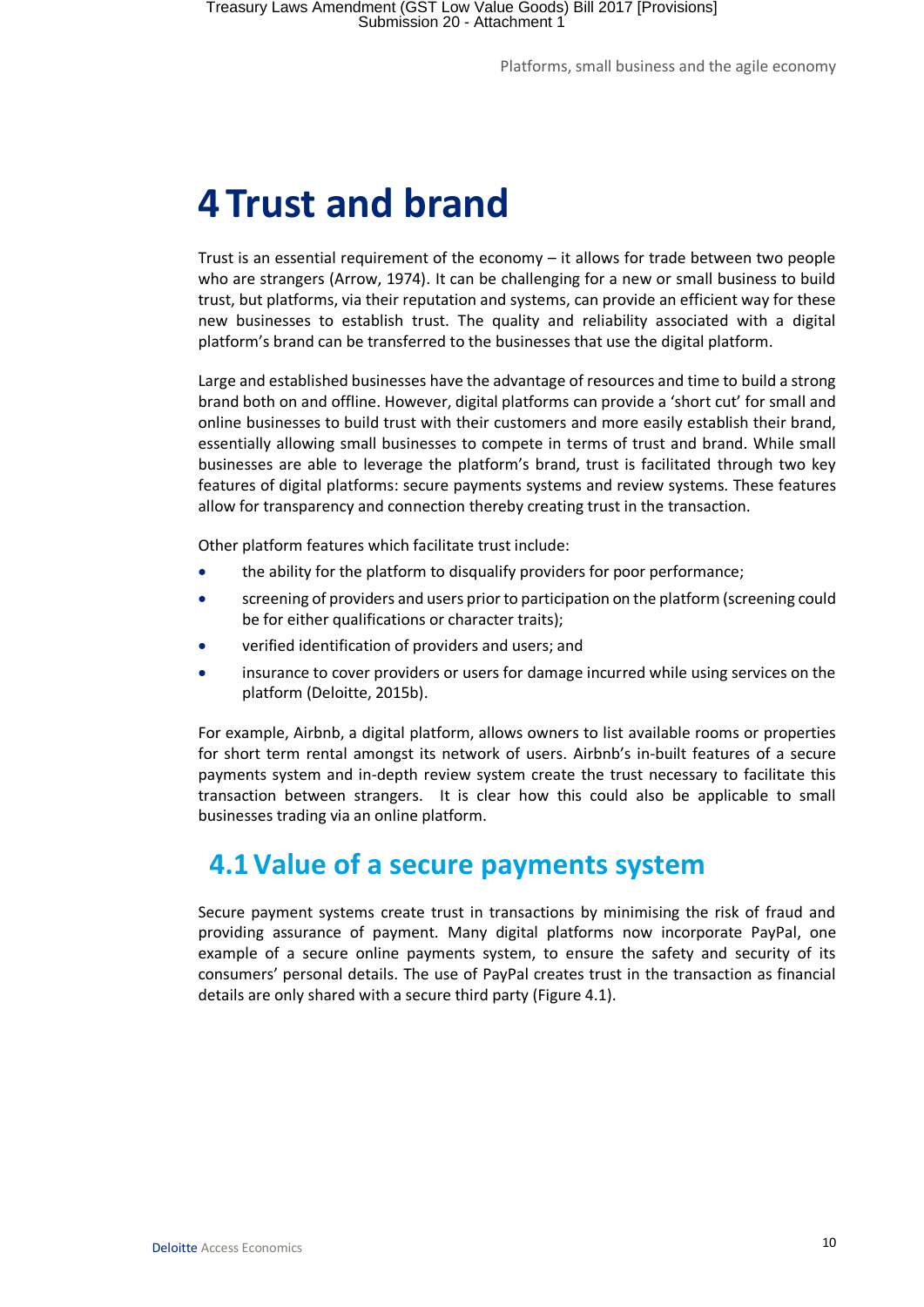

#### <span id="page-14-1"></span>**Figure 4.1: How PayPal facilitates trust in a transaction**

Source: Deloitte Access Economics (2016)

Online secure payment systems are facilitating more and more transactions as e-commerce continues to grow – the Global Retail E-commerce Index (A.T. Kearney, 2015) ranks Australia in the top 10 online markets based on online market size, consumer behaviour and growth potential with Australian e-commerce sales having grown by 9% in the last year. A secure online payment system creates the trust needed for these transactions to occur.

### <span id="page-14-0"></span>**4.2Gaining insights from reviews**

A two-sided review system is an integral component of many digital platforms; it provides a feedback mechanism that aims to ensure satisfactory customer experiences, thereby creating the trust required in the transaction.

These systems are varied in their approach – some systems, such as those used by Uber and Airbnb, allow for real time and reciprocal ratings once the transaction is complete, while others allow for anonymous comments such as TripAdvisor.

The Deloitte Media Consumer Survey (2016) found that online reviews or recommendations from within an individual's social media circle influence buying decisions for 58% of consumers.

While buyers still tend to learn from others' past experiences through word of mouth, digital platforms have taken this to a whole new level, by enabling consumers to access thousands of reviews before deciding to purchase a good or service. For example, Uber's bi-directional rating system allows Uber riders and drivers to rate their counterpart following a ride, thereby encouraging good service, with just under 80% of Uber riders rating their rides at 5 stars, the highest possible rating (Deloitte Access Economics, 2016). This helps to build trust in a product and its supplier, facilitating transactions, particularly in the service industry, that may not have otherwise occurred.

In another example, the digital platform Airtasker connects people who need to outsource tasks and find local services with people who are available to help. The reviews provided on the platform can provide the trust required for both the customer and service providers to connect with strangers. To date, Airtasker has created \$81 million worth of jobs for the Australian economy, with the average price of a job varying from \$80 - \$100 (Airtasker, 2016).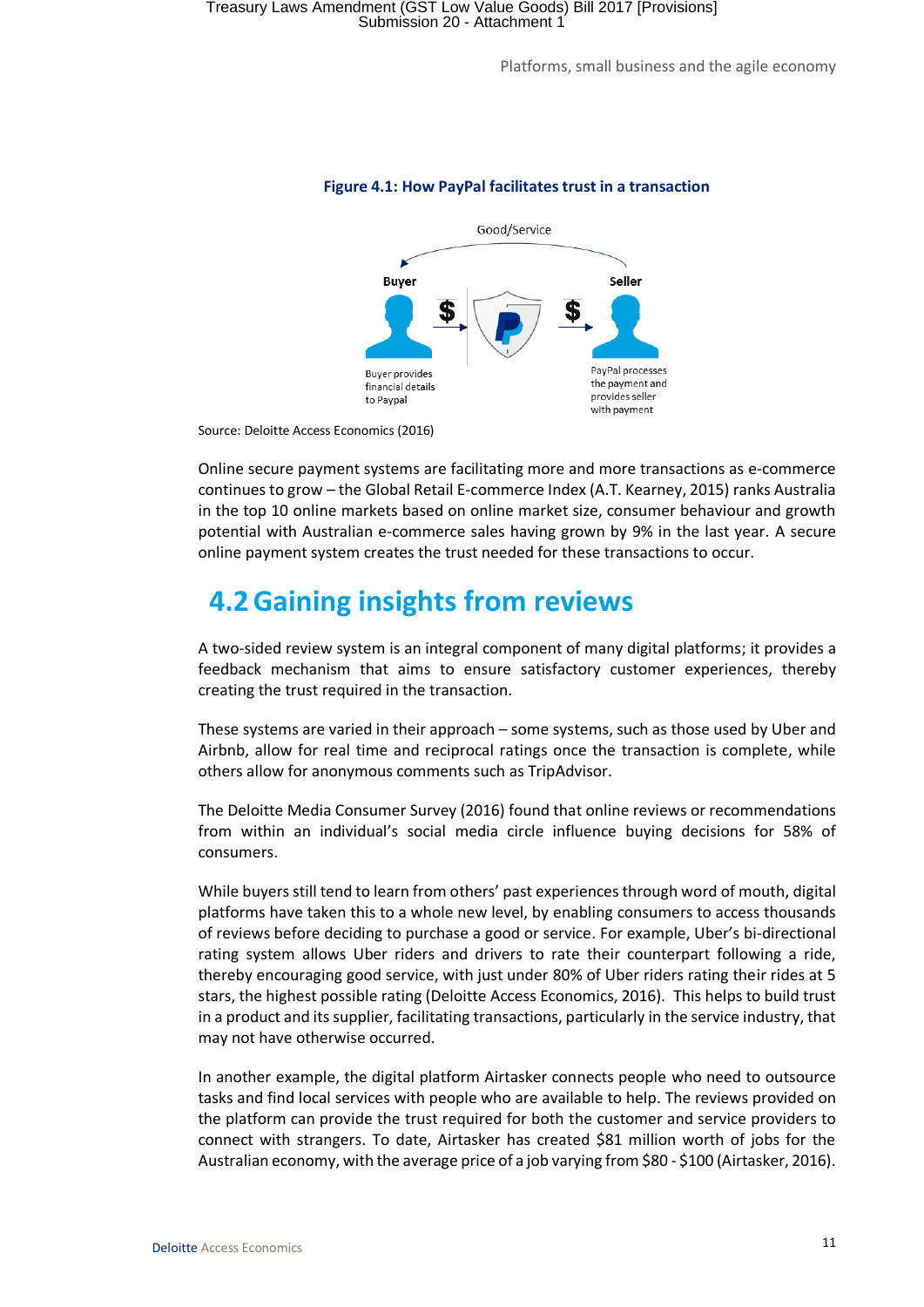Significant research has been undertaken on the effects of positive and negative reviews on service provider and consumer behaviour. The biggest travel review website, TripAdvisor, receives 115 reviews on hotels, restaurants and attractions every minute and an interesting pattern that has emerged, as a result of Tripadvisor, is that those listed tend to take action in order to garner good reviews resulting in better services being provided and better reviews (Business Insider, 2015). Through its peer review system, Tripadvisor has created a positive feedback loop.

It is acknowledged that peer review systems are not infallible and issues still arise resulting in poor outcomes for both service providers and customers. However, the overall information that peer review systems provide do result in a greater number of market transactions and have facilitated the necessary trust for digital platforms, like Uber and Airbnb, to exist.

#### **Airbnb – a trusted platform connecting strangers**

The rapid rise of Airbnb demonstrates a significant shift in how people connect and share their space. While people's homes often are their most private and valuable places, Airbnb has provided hosts with the confidence to open up their homes to visitors from all over the world.

Brent Thomas, Head of Public Policy Australia and New Zealand at Airbnb, recognises the role of Airbnb's trusted platform and review systems in facilitating transactions. "Airbnb's 'double-blind' review systems are only open to actual hosts and guests, meaning that the reviews are from genuine users."

Trust is built between parties in a number of ways. The communication channel on the platform allows hosts to communicate with and ask questions of their guests before accepting them into their home. For the guests, the platform provides further information on the host and listing with a breakdown of ratings by accuracy, communication, cleanliness, location, check in and value.

"Airbnb takes pride in the system and has also made the conscious decision not to manipulate how reviews are displayed." All appropriate reviews are presented and are not sorted by rating. This hands-off approach to reviews ensures guests are getting unbiased information.

"Airbnb's trusted platform has broken down the barriers of distance, cultures and languages between people. In the last 8 years, Airbnb has facilitated more than 150 million happy travellers, with 130 million of those since 2014. The trust built via the platform and review system has achieved a tipping point and a virtuous circle of trust, now making accommodation sharing mainstream".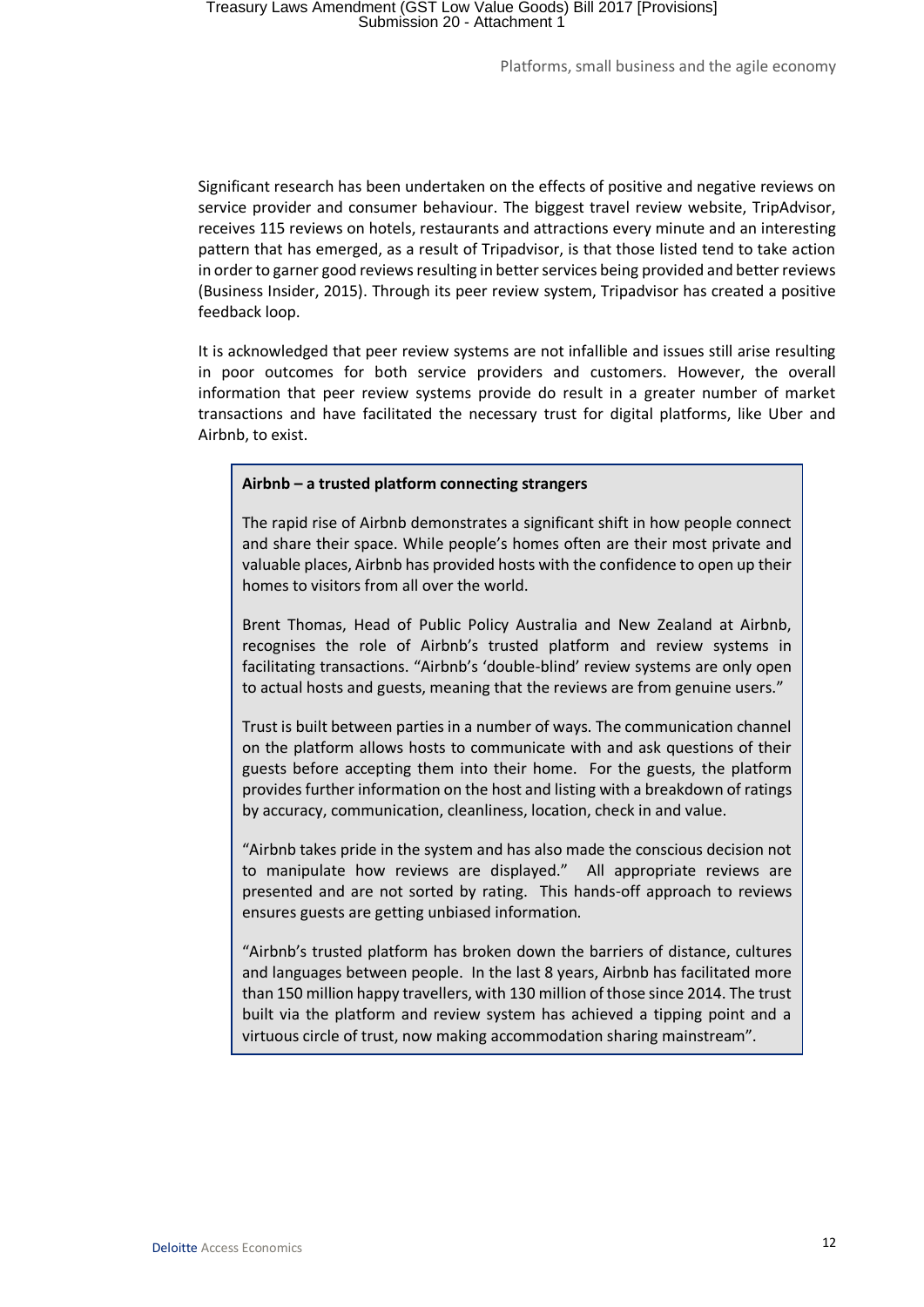## <span id="page-16-0"></span>**5 Increasing workforce participation**

Having the right job at the right time is important for our economy, society and the individual. It allows for our society and economy, which relies on a broad range of skills and occupations, to function smoothly and it also has a large impact on an individual's material wellbeing and financial goals (The Future of Work, 2016).

Finding the right person for a job can also be very costly – the cost of replacing one skilled employee is estimated at 75% of their annual salary (Deloitte Access Economics, 2013). These costs present high barriers to trade for small businesses whereas large businesses may find it easier to recruit.

The value of Australia's workforce, as measured by wages, represents 48% of the Australian economy (ABS Cat. 5206.0, 2015). A snapshot of Australia's workforce in October 2016 illustrates that 94.4% of Australians are engaged in employment and 5.6% are unemployed. Of those employed, 64.3% are engaged in full-time employment and 30.1% in part-time employment.

There is an increasing trend of Australians shifting from full-time to part-time employment – ten years ago 29% of the Australian workforce were in part-time employment, this figure has now increased to 32% (ABS Cat. 6202.0, 2016). The prosperity of Australia's workforce will depend on its ability to remain agile, adapt to new circumstances and embrace change.

Digital platforms make the most of the workforce by offering greater flexibility and options for potential workers. People who are unemployed, underemployed, or who may have difficulty finding traditional employment can utilise digital platforms to more effectively search for work or advertise their ability to work. For example, people with disabilities, carers, or parents of young children may need more flexible employment. Finding a job with flexible working hours is one challenge, travel to and from work is another. Running a small business from home, supported by various online platforms, can be an attractive option.

Digital platforms are an integral tool enabling Australian workers and small businesses to be agile. Around 1 million Australians are offering goods or services on digital platforms, including:

- Uber which has over 20,000 driver partners;
- eBay which has over 28,000 small businesses on its platform;
- hipages which has over 80,000 tradespeople using the site; and
- Airtasker which has over 850,000 suppliers online ready to complete posted tasks.

These digital platforms enable small businesses and entrepreneurs to exist where they may otherwise have not. Often providing a supplementary source of income, digital platforms like Uber or Airtasker allow entrepreneurs and the underemployed to play a more active role in the workforce.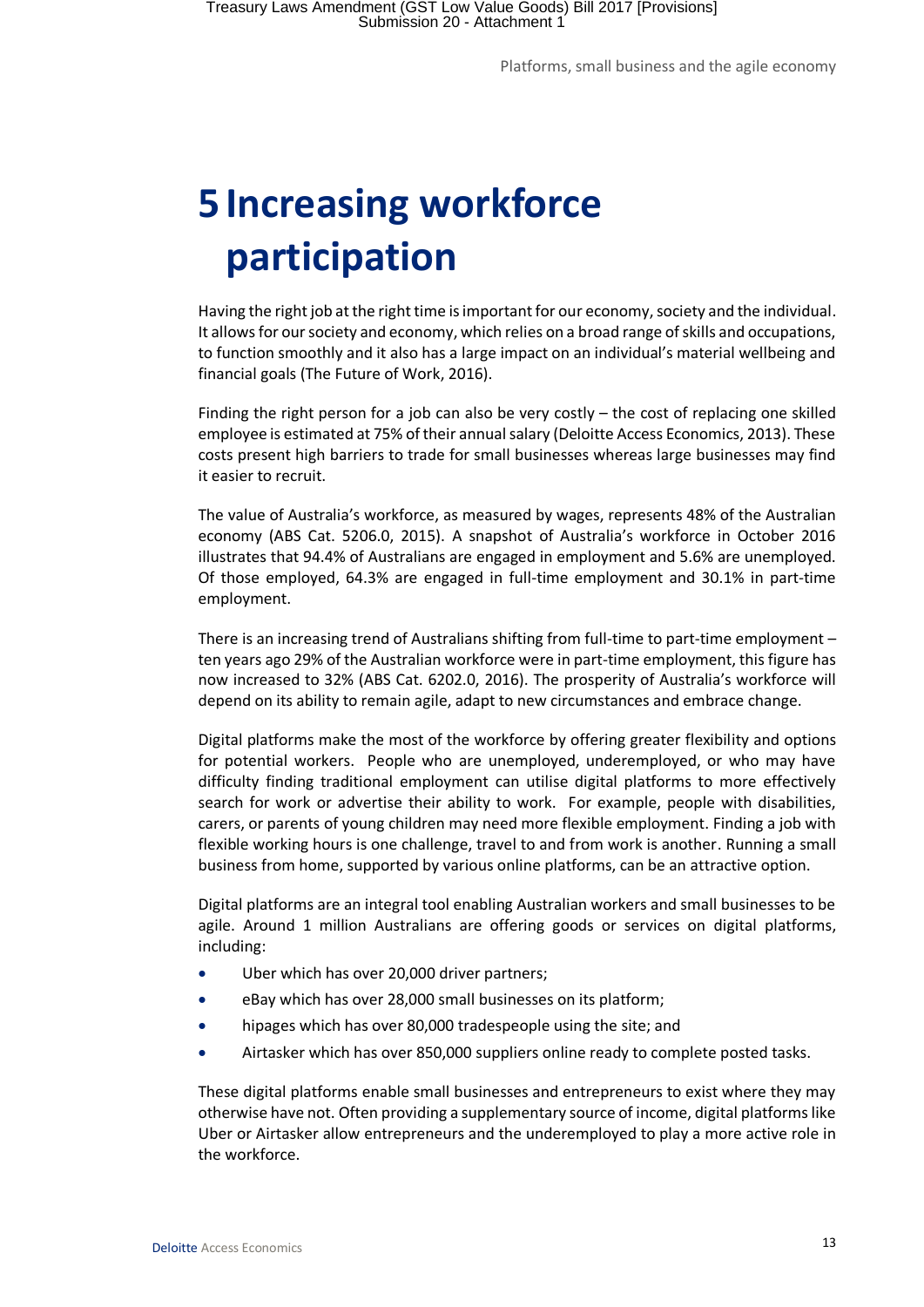### Treasury Laws Amendment (GST Low Value Goods) Bill 2017 [Provisions] Submission 20 - Attachment 1

Platforms, small business and the agile economy

Digital platforms also provide more opportunities for the unemployed to enter the workforce. For example, the flexibility and reach offered by eBay provide people in remote areas, who may otherwise have limited access to employment opportunities, access to a global market.

As such, digital platforms improve the functioning of the labour market, which is integral for the growth and sustainability of the Australian economy.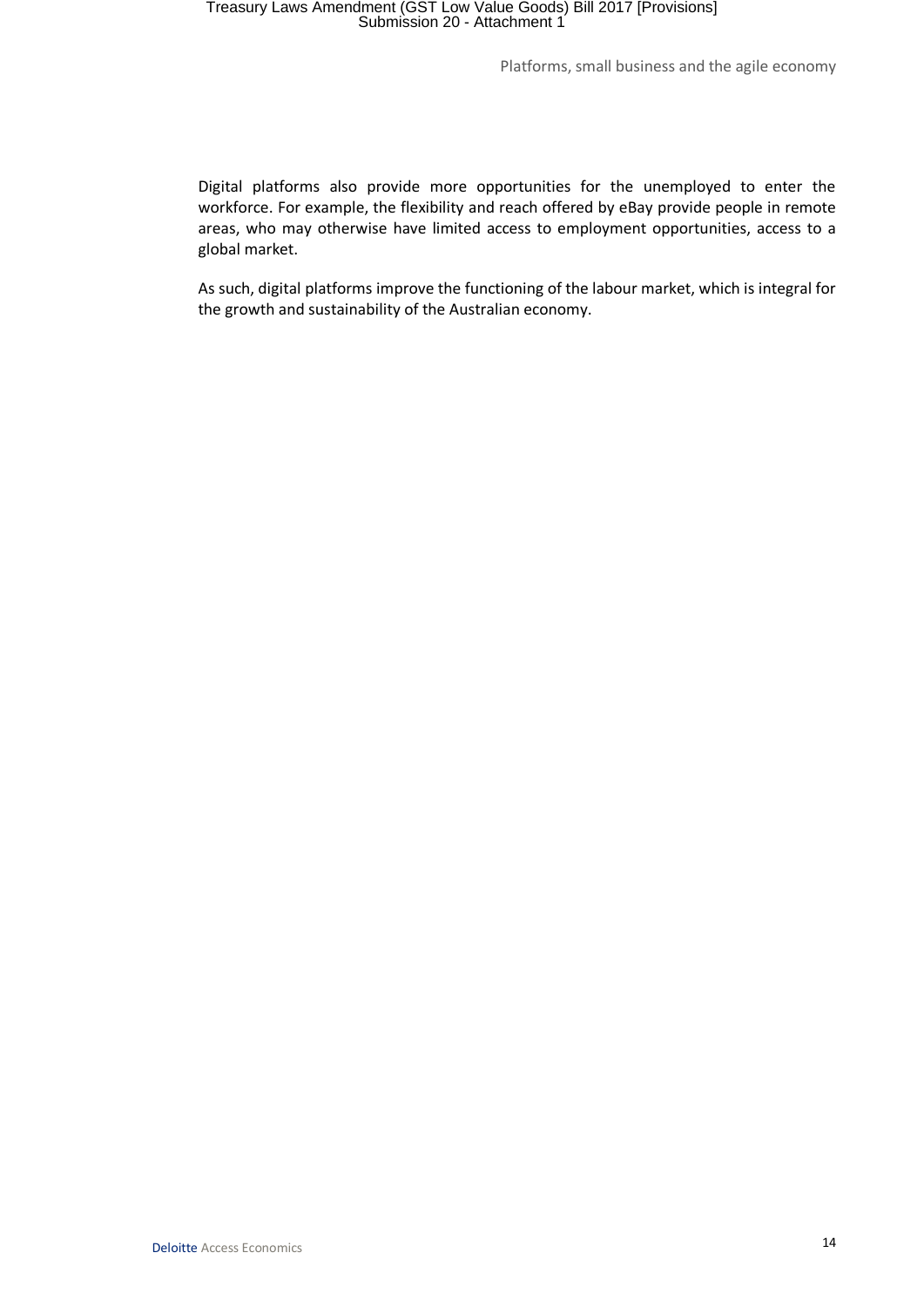#### **Uber – driving change in the workforce**

Limited flexibility is a key barrier to finding work among members of the disability community, leading to significantly higher rates of both unemployment and underemployment. Jason Triolo, Accessibility Lead for Australia and New Zealand at Uber, explains how ridesharing provides economic opportunities for Australians living with disabilities.

"There is significant potential for people with disability to become an Uber driver-partner. It is estimated that 50% of people with a disability have a driver licence and driving on the Uber platform allows individuals to access flexible economic opportunities, earning extra money on their own schedule, something we are excited to open up to more and more people," comments Jason.

"We are working closely with advocacy groups to understand the needs of different communities so we can ensure we're improving our technology to meet their needs. For example, in consultation with Deaf Australia Inc. and other advocacy groups, Uber has developed features for our driver app that enables those who are Deaf or hard of hearing to use the app more easily. This includes notifying riders that their driver is Deaf or hard of hearing when they request a ride; allowing riders to contact their driver only via text message rather than phone call; and instead of emitting sounds, the app flashes to alert the driver to updates."

As more and more Governments embrace the opportunities ridesharing brings to their cities, they are introducing regulations aimed at opening up these opportunities to different communities. However, ridesharing regulations in some jurisdictions still require drivers to undergo medical checks, with many drivers who are Deaf or hard of hearing struggling with this requirement. Uber has worked with the Deaf and hard of hearing community and disability advocacy groups to increase awareness within Governments that people who are Deaf or hard of hearing are safe drivers, and advocate for a need to update the requirements.

"Uber is actively working with the disability community in Australia to provide people with choice, independence and control over their opportunities to find work that fits around their lives by both improving technology in the Uber app and advocating for regulations that provide equal opportunities for all members of the community," says Jason.

A focus for Uber next year will be working with the carer community to open up opportunities to access more flexible work that fits around their other commitments, and working with groups, such as Enabled Employment in Canberra, to continue to advocate for the disability community in accessing economic opportunities through ridesharing.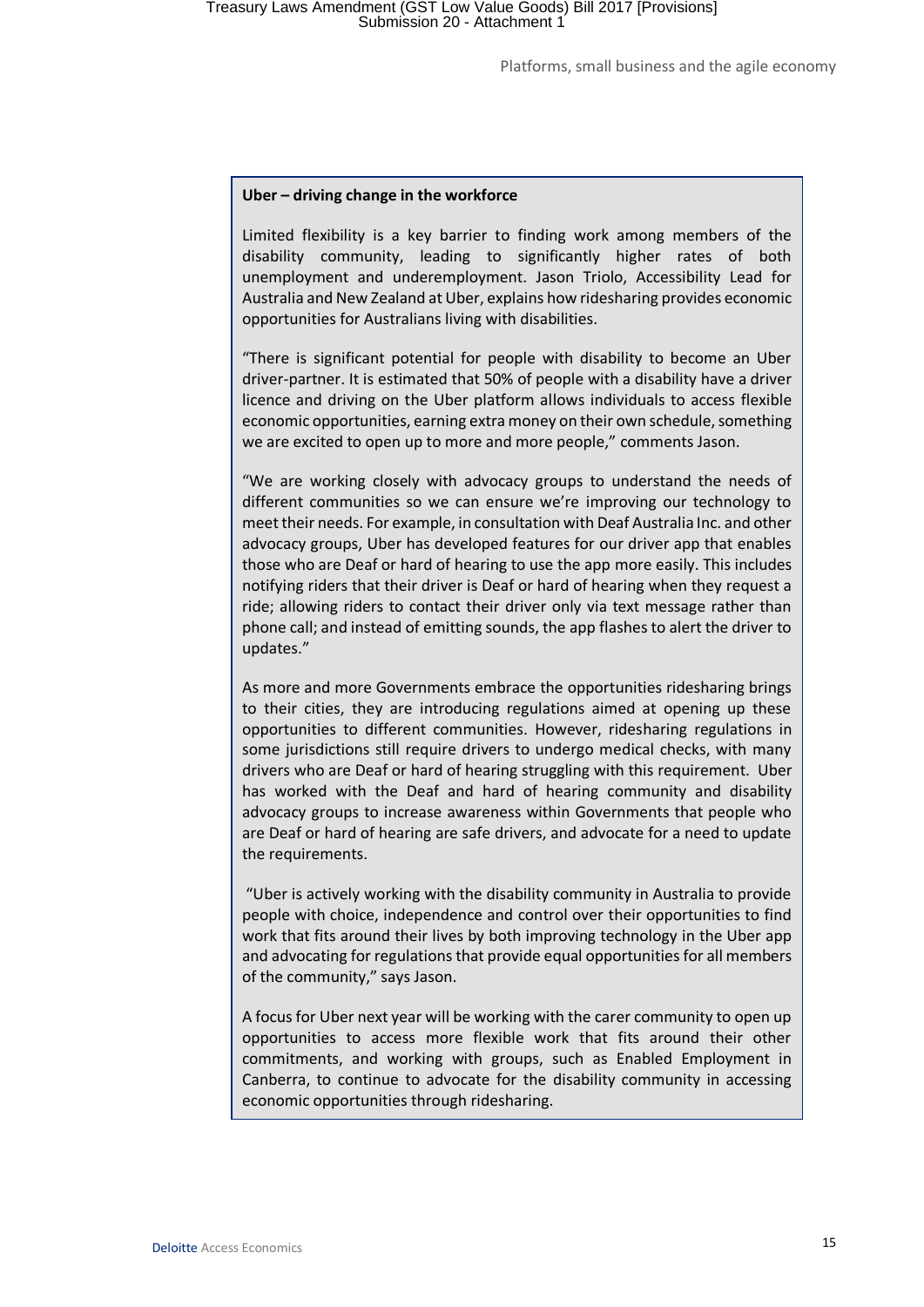## <span id="page-19-0"></span>**6 The secondary market and sharing economies**

Through greater connectivity between buyers and sellers, digital platforms have also facilitated businesses that make the most of assets; the secondary market and sharing economies. The secondary market consists of sold goods where the money does not flow back to the original producer; for example the sale of second hand goods via platforms such as Gumtree. While there is no single agreed definition for the sharing economy, it may be understood as 'an economy built on distributed networks of connected individuals and communities as opposed to centralised institutions,' (Botsman, 2013) for example, ridesharing or home-sharing.

The growth of the secondary market and collaborative economy has increased employment and productivity – in 2015, Deloitte Access Economics estimated that the sharing economy contributed \$504 million in value added to the NSW economy and 45,000 people earned income through digital platforms (Deloitte Access Economics, 2015a).

It is estimated that digital platforms enabled 84 million second-hand goods to be recycled last year (Gumtree, 2016). While garage sales and rubbish were previously the main ways to deal with unwanted items, digital platforms like Gumtree have enabled a greater proportion of these goods to be sold online thereby encouraging the recycling of goods and reducing landfill waste.

Gumtree's research (2016) has estimated that the secondary market could be worth \$40 billion, based on valuing unwanted items in Australian households. Digital platforms enable this one person's 'trash' to become another's 'treasure'. Of the one in two Australians reporting selling second hand items on Gumtree in the past year, the average total of sales was \$3,246 (Gumtree, 2016).

Digital platforms have also allowed individuals to make better use of spare capacity and assets by enabling the use of spare rooms (Airbnb), cars (Uber), dresses (Your Closet), space (Parkhound), time (Airtasker), creative talent (Redbubble) and even finance (Kickstarter). The sharing economy has enabled greater access to large capital items which may be more costeffective for individuals or businesses to rent rather than purchase. For example, this could involve renting a car (via a platform such as Car Next Door) as opposed purchasing one and using it infrequently. From a business perspective, small businesses can be more competitive despite owning less capital, if the required assets can be alternatively accessed.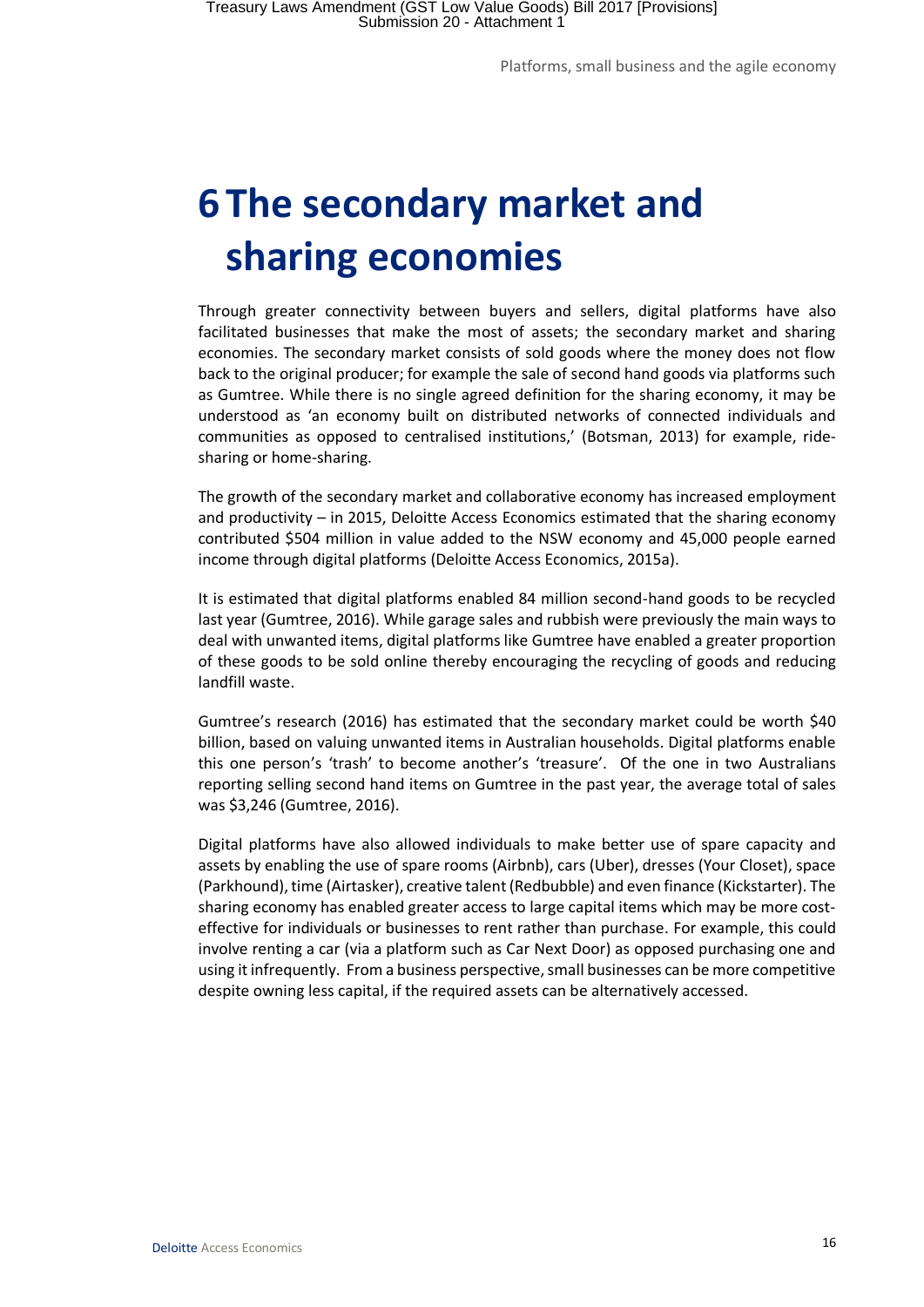## <span id="page-20-0"></span>**References**

Airtasker (2016), About us. Available at: https://www.airtasker.com/about/

- A.T. Kearney (2015) The global retail e-commerce index. Available at: https://www.atkearney.com.au/documents/10192/5691153/Global+Retail+E-Commerce+Keeps+On+Clicking.pdf/abe38776-2669-47ba-9387-5d1653e40409
- Australian Bureau of Statistics (ABS, 2016), Catalogue No. 6202.0 Labour Force. Available at: <http://www.abs.gov.au/ausstats/abs@.nsf/mf/6202.0>
- ABS (2016), Catalogue No. 5369.0 Characteristics of Australian Exporters. Available at: http://www.abs.gov.au/AUSSTATS/abs@.nsf/mf/5369.0
- ABS (2015), Catalogue No. 8155.0 Australian Industry. Available at: http://www.abs.gov.au/ausstats/abs@.nsf/mf/8155.0
- Australian Financial Review (2015), Australian listings on Airbnb double in 12 months. Available at: http://www.afr.com/real-estate/australian-listings-on-airbnb-double-in-12-months-20150527-ghat2s
- Australian Taxation Office (2017) GST on low value imported goods. Available at: https://www.ato.gov.au/General/New-legislation/In-detail/Indirect-taxes/GST/GSTon-low-value-imported-goods/
- Arrow, K. (1974), The limits of organization, W.W. Nortan & Co, New York.
- Billson, B. (2016) Small Business. Available at: http://www.brucebillson.com.au/smallbusiness/
- Botsman, R. (2013), The sharing economy lacks a shared definition. Available at: http://www.fastcoexist.com/3022028/the-sharing-economy-lacks-a-shareddefinition#4
- Budget (2015), The Commonwealth of Australia. Available at: http://www.budget.gov.au/2015-16/
- Business Insider (2015), TripAdvisor reviews are now so powerful they impact the tourist industry of entire countries. Available at: http://www.businessinsider.com.au/tripadvisor-affects-tourism-of-entire-countries-2015-3?r=UK&IR=T
- Department of Foreign Affairs and Trade (DFAT, 2016), Trade, investment and economic statistics. Available at: http://dfat.gov.au/trade/resources/tradestatistics/pages/trade-statistics.aspx
- Deloitte (2011) The Structure and Performance of the Australian Retail Industry. Available at: http://www.pc.gov.au/inquiries/completed/retail-industry/submissions/sub110 attachment.pdf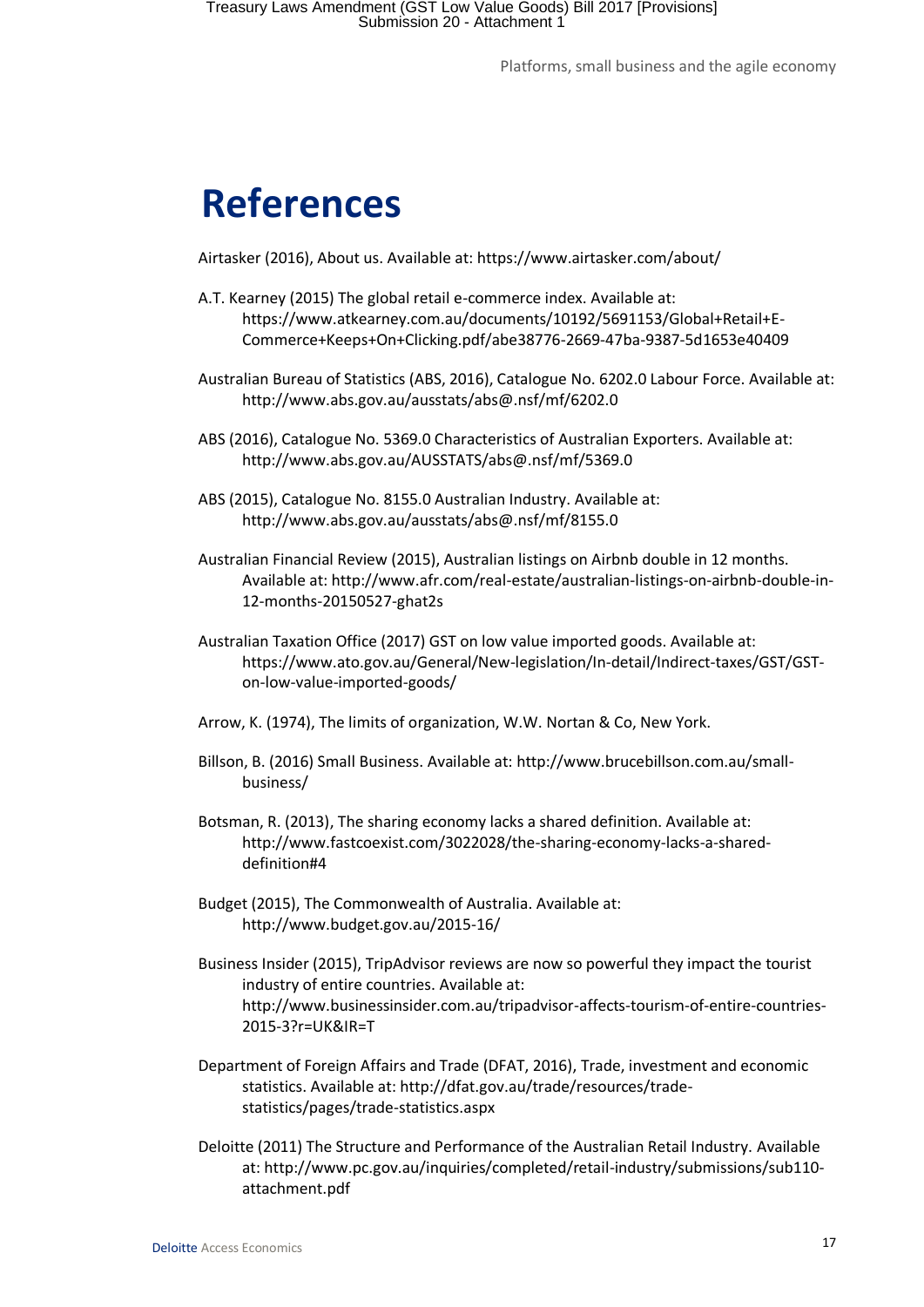### Treasury Laws Amendment (GST Low Value Goods) Bill 2017 [Provisions] Submission 20 - Attachment 1

Platforms, small business and the agile economy

- Deloitte (2014) The Deloitte Consumer Review. Available at: https://www2.deloitte.com/content/dam/Deloitte/uk/Documents/consumerbusiness/consumer-review-8-the-growing-power-of-consumers.pdf
- Deloitte (2015) The Connected Continent II. Available at: https://www2.deloitte.com/content/dam/Deloitte/au/Documents/Economics/deloit te-au-economics-connected-continent-ii-2015-300315.pdf
- Deloitte Access Economics (2015a), The collaborative economy. Available at: [https://www2.deloitte.com/au/en/pages/economics/articles/collaborative](https://www2.deloitte.com/au/en/pages/economics/articles/collaborative-economy-unlocking-power-of-workplace-crowd.html)[economy-unlocking-power-of-workplace-crowd.html](https://www2.deloitte.com/au/en/pages/economics/articles/collaborative-economy-unlocking-power-of-workplace-crowd.html)

Deloitte Access Economics (2015b), The sharing economy and the competition and consumer act. Available at: https://www.accc.gov.au/system/files/Sharing%20Economy%20- %20Deloitte%20Report%20-%202015.pdf

- Deloitte Access Economics (2016), Economic effects of ridesharing in Australia. Available at: https://www2.deloitte.com/content/dam/Deloitte/au/Documents/Economics/deloit te-au-economic-effects-ridesharing-australia-010216.pdf
- eBay (2016), Small Online Business Growth Report towards an inclusive global economy. Available at: https://www.ebaymainstreet.com/sites/default/files/ebay\_globalreport\_2016-4\_0.pdf
- eBay (2013), Commerce 3.0 enabling Australian export opportunities. Available at: https://www.ebaymainstreet.com/sites/default/files/eBay\_Commerce-3.0\_Enabling-Australian-Export-Opportunities.pdf
- Gumtree (2016), The second-hand economy.
- NAB online retail sales index (2016), In depth report. Available at: http://business.nab.com.au/nab-online-retail-sales-index-june-2016-17897/
- OECD (2014), Regulatory reform and innovation. Available at: <http://www.oecd.org/sti/inno/2102514.pdf>
- Roy Morgan Research (2015), State of the nation: Australian retail. Available at: [http://www.roymorgan.com/findings/6591-online-shopping-in-australia-june-2015-](http://www.roymorgan.com/findings/6591-online-shopping-in-australia-june-2015-201512012314) [201512012314](http://www.roymorgan.com/findings/6591-online-shopping-in-australia-june-2015-201512012314)
- The Conversation (2015), Turnbull's 'agile' government borrows from his IT past. Available at: http://theconversation.com/turnbulls-agile-government-borrows-from-his-itpast-47568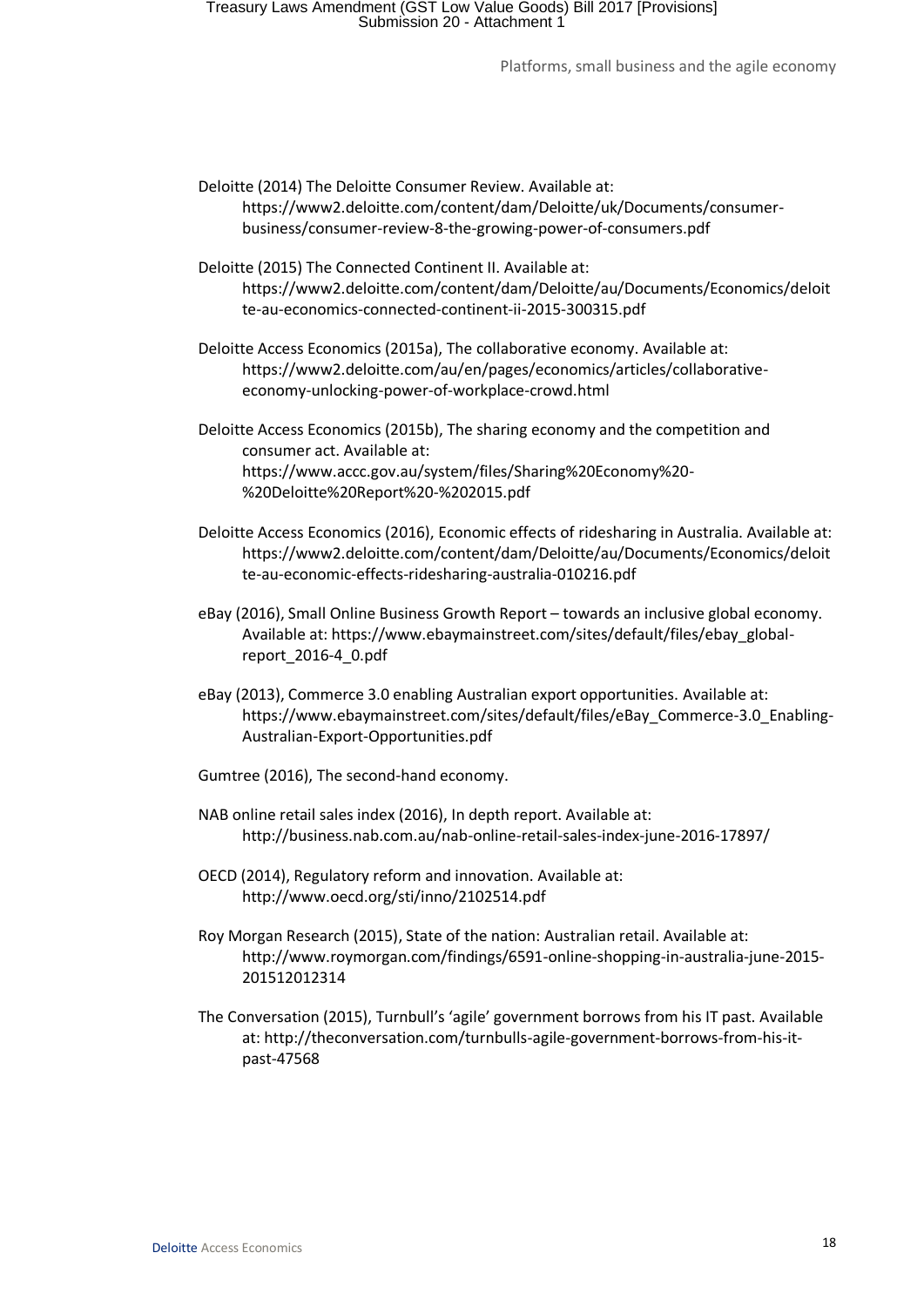## <span id="page-22-0"></span>**Limitation of our work**

#### **General use restriction**

This report is prepared solely for the use of eBay. This report is not intended to and should not be used or relied upon by anyone else and we accept no duty of care to any other person or entity. The report has been prepared for the purpose as outlined in our engagement letter. You should not refer to or use our name or the advice for any other purpose.